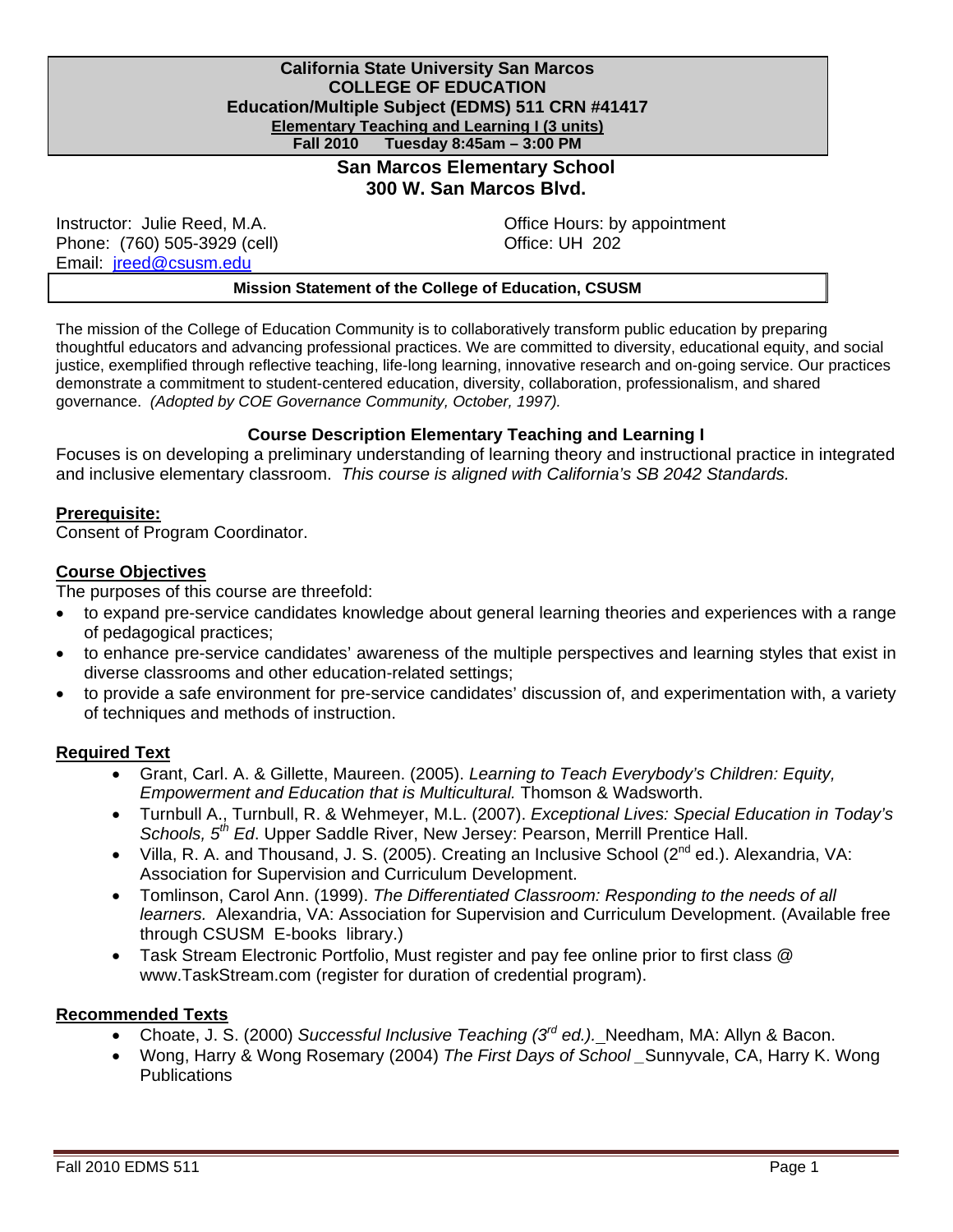# **Authorization to Teach English Learners**

This credential program has been specifically designed to prepare teachers for the diversity of languages often encountered in California public school classrooms. The authorization to teach English learners is met through the infusion of content and experiences within the credential program, as well as additional coursework. Students successfully completing this program receive a credential with authorization to teach English learners.

*(Approved by CCTC in SB 2042 Program Standards, August 02)* 

# **Student Learning Outcomes**

They will develop Lesson Design to be used in their future course work that includes content standards, assessment, student activities, and instructional strategies with differentiation for EL, special education, and GATE students. They will become familiar with the Student Study team process and the role of the classroom teacher. Classroom management strategies will become familiar to the students with emphasis on diverse learners. Observation of elementary students will prepare them to develop focused observation of children when they become a teacher.

# **Teacher Performance Expectation (TPE) Competencies**

The course objectives, assignments, and assessments have been aligned with the CTC standards for Multiple Subject Credential. This course is designed to help teachers seeking a California teaching credential to develop the skills, knowledge, and attitudes necessary to assist schools and district in implementing effective programs for all students. The successful candidate will be able to merge theory and practice in order to realize a comprehensive and extensive educational program for all students. You will be required to formally address the following TPEs in this course: first portion of 6d with one artifact.

# **California Teacher Performance Assessment (CalTPA)**

system of teacher performance assessment (TPA), to be embedded in the credential program of preparation.<br>At CSUSM this assessment system is called the CalTPA or the TPA for short. Beginning July 1, 2008 all California credential candidates must successfully complete a state-approved

To assist your successful completion of the TPA a series of informational seminars are offered over the course of the program. TPA related questions and logistical concerns are to be addressed during the seminars. Your attendance to TPA seminars will greatly contribute to your success on the assessment.

Additionally, COE classes use common pedagogical language, lesson plans (lesson designs), and unit plans (unit designs) in order to support and ensure your success on the TPA and more importantly in your credential program.

The CalTPA Candidate Handbook, TPA seminar schedule, and other TPA support materials can be found on the COE website provided at the website provided:

http://www.csusm.edu/coe/CalTPA/ProgramMaterialsTPA.html

# **College of Education Attendance Policy**

Due to the dynamic and interactive nature of courses in the College of Education, all students are expected to attend all classes and participate actively. At a minimum, students must attend more than 80% of class time, or s/he may not receive a passing grade for the course at the discretion of the instructor. Individual instructors may adopt more stringent attendance requirements. If a student misses two class sessions they may not be able to receive a grade higher than a "C" or if they are late or leave early for more than three sessions, the highest possible grade earned will be a "C". Any combination of the two students will not receive a grade higher than a C. **If you miss class where group work is being conducted you will have 5 points deducted from your grade on that project.** 

 Should the student have extenuating circumstances, s/he should contact the instructor as soon as possible. *(Adopted by the COE Governance Community, December, 1997).* 

# **Students with Disabilities Requiring Reasonable Accommodations**

Students with disabilities who require reasonable accommodations must be approved for services by providing appropriate and recent documentation to the Office of Disabled Student Services (DSS). This office is located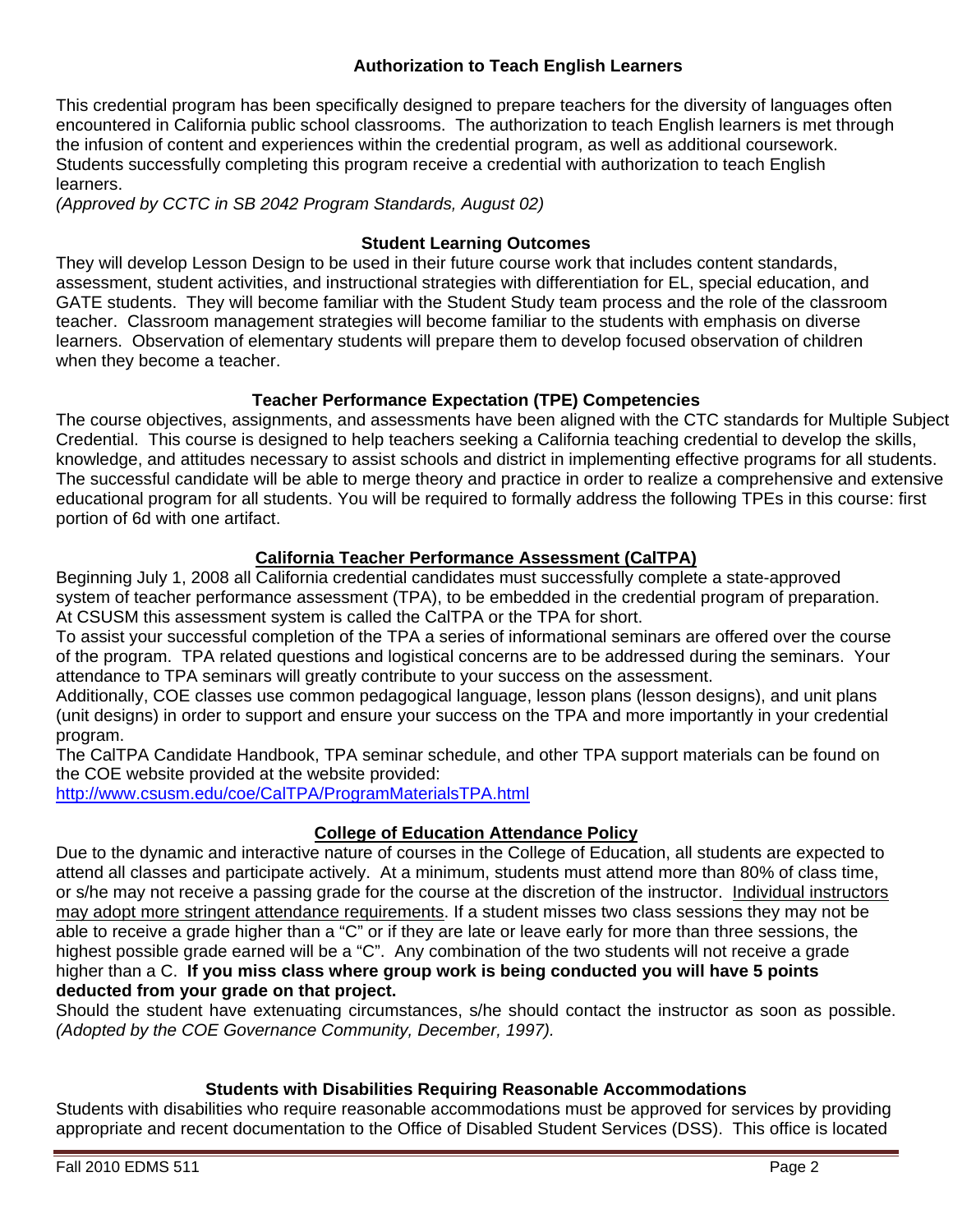in Craven Hall 5205, and can be contacted by phone at (760) 750-4905, or TTY (760) 750-4909. Students authorized by DSS to receive reasonable accommodations should meet with their instructor during office hours or, in order to ensure confidentiality, in a more private setting.

# **Grading Standards**

All students will come prepared to class; readings and homework assignments are listed on the dates on which they are due.

All required work is expected to be on time. One grade level will be deducted for each class meeting for which it is late (e.g., an "A" assignment that is submitted one class session late will be marked down to a "B"). Unless prior instructor approval is secured, assignments will not be accepted three class sessions after which they are due. Exceptions will be handled on a case-by-case basis, as determined by the instructor. All work can be resubmitted for a higher grade with 5 points deducted: 20 point paper deducted to 15, 15 point paper deducted to 10.

All students will use the Ariel 12 point font and double spaced on all written work. It is expected that students will proofread and edit their assignments prior to submission. Students will ensure that the text is error-free (grammar, spelling), and ideas are logically and concisely presented. The assignment's grade will be negatively affected as a result of this oversight. Each written assignment will be graded approximately 80% on content and context (detail, logic, synthesis of information, depth of analysis, etc.), and 20% on mechanics (grammar, syntax, spelling, format, uniformity of citation, etc.). All citations, where appropriate, will use American Psychological Association (APA) format. Consult American Psychological Association (APA) Manual,  $5<sup>th</sup>$  edition for citation guidance. There is a requirement of at least 2500 written words for completion of the written assignments.

Grading will also include a component of "professional demeanor." Students will conduct themselves in ways that are generally expected of those who are entering the education profession. This includes but is not limited to:

- On-time arrival to all class sessions;
- Advance preparation of readings and timely submission of assignments;
- Respectful participation in all settings (e.g., whole group, small group, in/outside of class);
- Carefully considered, culturally aware approaches to solution-finding.

# **Course Assignments**

| <b>Reflections on Readings</b>       |       | 10 points  |
|--------------------------------------|-------|------------|
| <b>Positive Learning Environment</b> |       | 20points   |
| <b>Student Study Team</b>            |       | 25 points  |
| Observation- Children at Play        |       | 20 points  |
| Lesson Design Assignment             |       | 25 points  |
|                                      | Total | 100 points |

Note: Assignments are due whether or not you are present in class that day.

| <b>Grading Scale</b> |               |                     |               |                   |
|----------------------|---------------|---------------------|---------------|-------------------|
| $A = 94-100$         | $B+ = 86-89$  | $C_{\pm} = 77 - 79$ |               |                   |
| $A = 90-93$          | $B = 83 - 86$ | $C = 73-76$         | $D = 60 - 69$ | $F = 59$ or lower |
|                      | $B - 80 - 82$ | $C - 70-72$         |               |                   |

*If you do not earn a C+ or higher in this course - you must repeat the course to earn your credential.* 

*While this syllabus is carefully planned, it may be modified at any time in response to the needs and interests of the class.*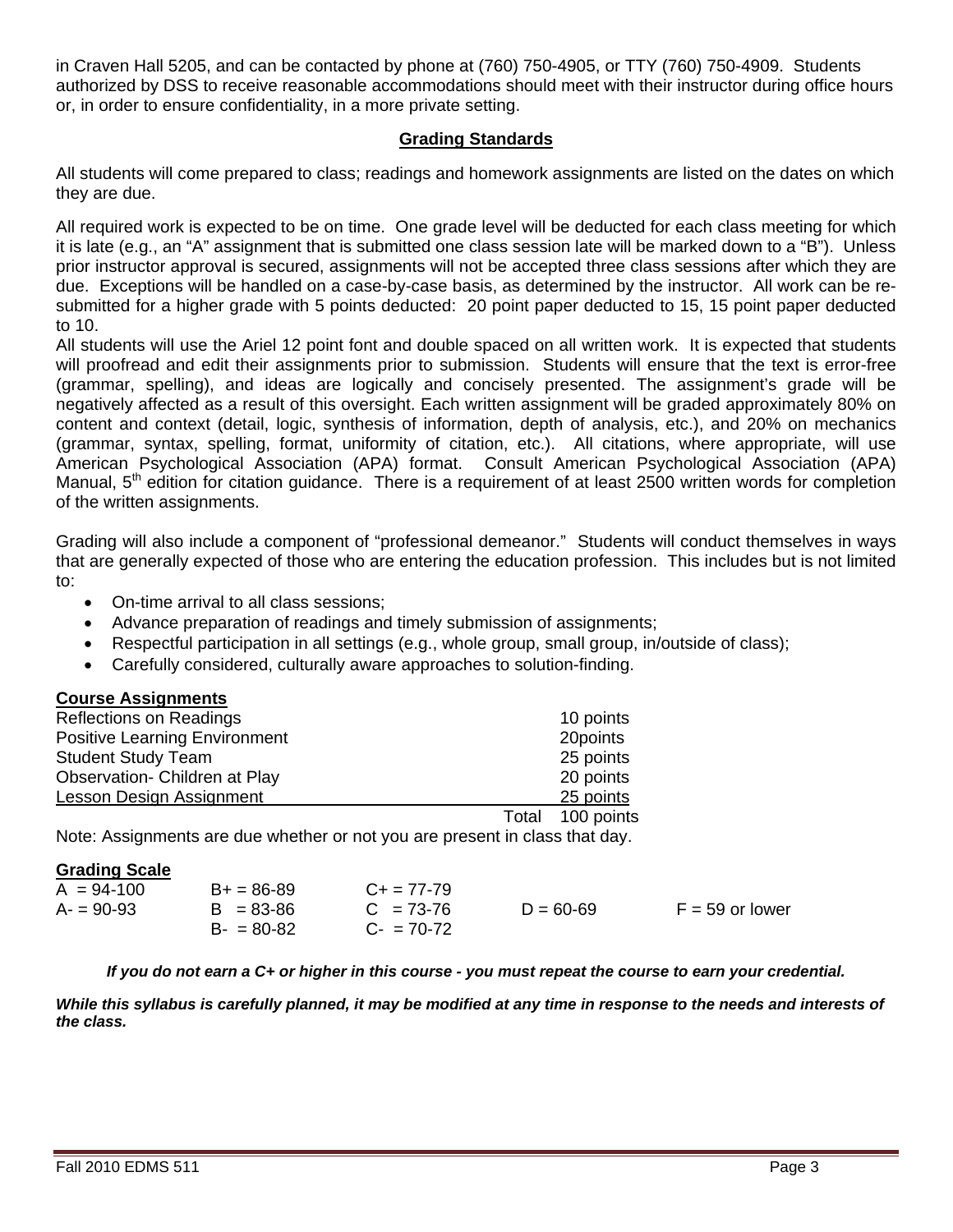# **All-University Writing Requirement:**

In keeping with the All-University Writing Requirement, all 3 unit courses must have a writing component of at least 2,500 words. This will be met through written reflections related to assigned readings/assignments.

# **CSUSM Academic Honesty Policy**

"Students will be expected to adhere to standards of academic honesty and integrity, as outlined in the Student Academic Honesty Policy. All written work and oral presentation assignments must be original work. All ideas/materials that are borrowed from other sources must have appropriate references to the original sources. Any quoted material should give credit to the source and be punctuated with quotation marks. Students are responsible for honest completion of their work including examinations. There will be no tolerance for infractions. If you believe there has been an infraction by someone in the class, please bring it to the instructor's attention. The instructor reserves the right to discipline any student for academic dishonesty in accordance with the general rules and regulations of the university. Disciplinary action may include the lowering of grades and/or the assignment of a failing grade for an exam, assignment, or the class as a whole." Incidents of Academic Dishonesty will be reported to the Dean of Students. Sanctions at the University level may include suspension or expulsion from the University.

# **Plagiarism**

As an educator, it is expected that each student will do his/her own work, and contribute equally to group projects and processes. Plagiarism or cheating is unacceptable under any circumstances. If you are in doubt about whether your work is paraphrased or plagiarized see the Plagiarism Prevention for Students website http://library.csusm.edu/plagiarism/index.html. If there are questions about academic honesty, please consult the University catalog

# **Use of Technology:**

Students are expected to demonstrate competency in the use of various forms of technology (i.e. word processing, electronic mail, WebCT6, use of the Internet, and/or multimedia presentations). Specific requirements for course assignments with regard to technology are at the discretion of the instructor. Keep a digital copy of all assignments for use in your teaching portfolio. Assignments will be submitted online, and some will be submitted in hard copy as well. Details will be given in class.

# **Electronic Communication Protocol:**

Electronic correspondence is a part of your professional interactions. If you need to contact the instructor, email is often the easiest way to do so. It is my intention to respond to all received e-mails in a timely manner. Please be reminded that e-mail and on-line discussions are a very specific form of communication, with their own nuances and etiquette. For instance, electronic messages sent in all upper case (or lower case) letters, major typos, or slang, often communicate more than the sender originally intended. With that said, please be mindful of all e-mail and on-line discussion messages you send to your colleagues, to faculty members in the College of Education, or to persons within the greater educational community. All electronic messages should be crafted with professionalism and care.

Things to consider:

- Would I say in person what this electronic message specifically says?
- How could this message be misconstrued?
- Does this message represent my highest self?
- Am I sending this electronic message to avoid a face-to-face conversation?

In addition, if there is ever a concern with an electronic message sent to you, please talk with the author in person in order to correct any confusion.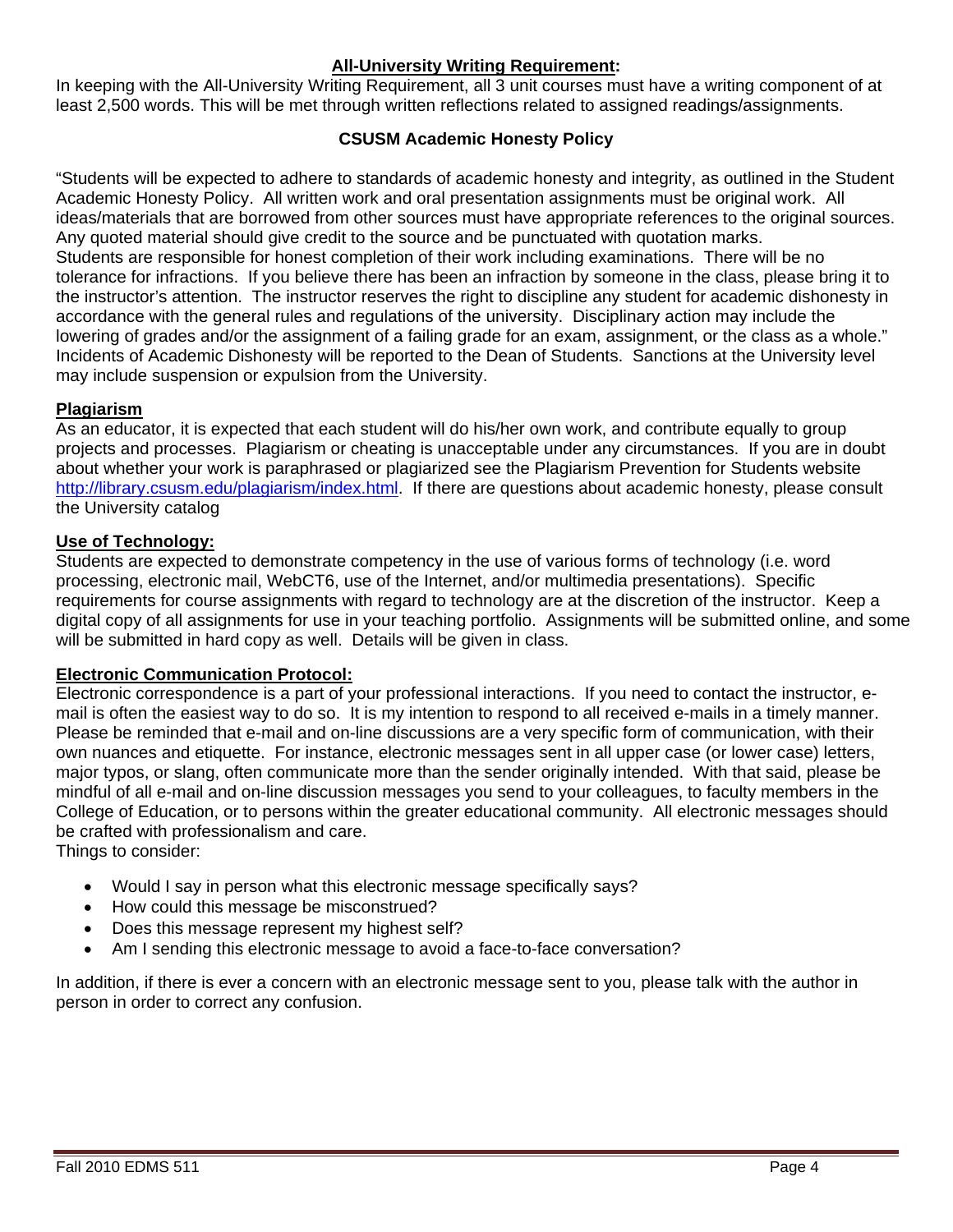**Learner** Teacher candidates will make personal connections with the content of the texts for this **Outcomes:** course

• The purpose of the Reading Reflections is to help you carry the course content from short term into long term memory and understanding so that you can more easily apply what you know and believe when you become a classroom teacher. The assigned readings provide an important foundation for your increasing understanding of how to effectively teach.

# **Assessment:** Teacher candidates will write four reading reflections during the period of this course

- Reflections will be submitted on Cougar Courses (details in class)
- The reflections must be 1 to 2 pages typed using Ariel 12 point font and double spaced.
- It is expected that students will proofread and edit their reflections prior to submission.
- Students will ensure that the text is error-free (grammar, spelling), and ideas are logically and concisely presented..

| <b>Resources</b> | Title and necessary information:                                                                                                                                                                         |
|------------------|----------------------------------------------------------------------------------------------------------------------------------------------------------------------------------------------------------|
| <b>Textbooks</b> | Grant, Carl. A. & Gillette, Maureen. (2005). Learning to Teach<br>Everybody's                                                                                                                            |
|                  | 2. Turnbull A., Turnbull, R. & Wehmeyer, M.L. (2007). Exceptional Lives:<br>Special Education in Today's Schools, 5 <sup>th</sup> Ed. Upper Saddle River, New<br>Jersey: Pearson, Merrill Prentice Hall. |
|                  | 3. Villa, R. A. and Thousand, J. S. (2005). Creating an Inclusive School (2 <sup>nd</sup> )<br>ed.). Alexandria, VA: Association for Supervision and Curriculum<br>Development                           |

# **Task Guidelines**

Your reflection should make personal connections with your experience and understanding to teaching and learning. You may agree or disagree with the point of view of the author's work you read.

The following are some possible Reflection topics:

- How does the information in this reading connect with your prior knowledge or experience?
- What does the content of this reading make you think of, how might you use this information when you begin teaching?
- What does this reading tell you about the students you may meet in future classroom settings?

• How can you use the content of this reading to complete an assignment for this or another course?

You are free to choose how you will respond to the readings. The Big Idea for this assignment is that you process the readings and personalize your response to them.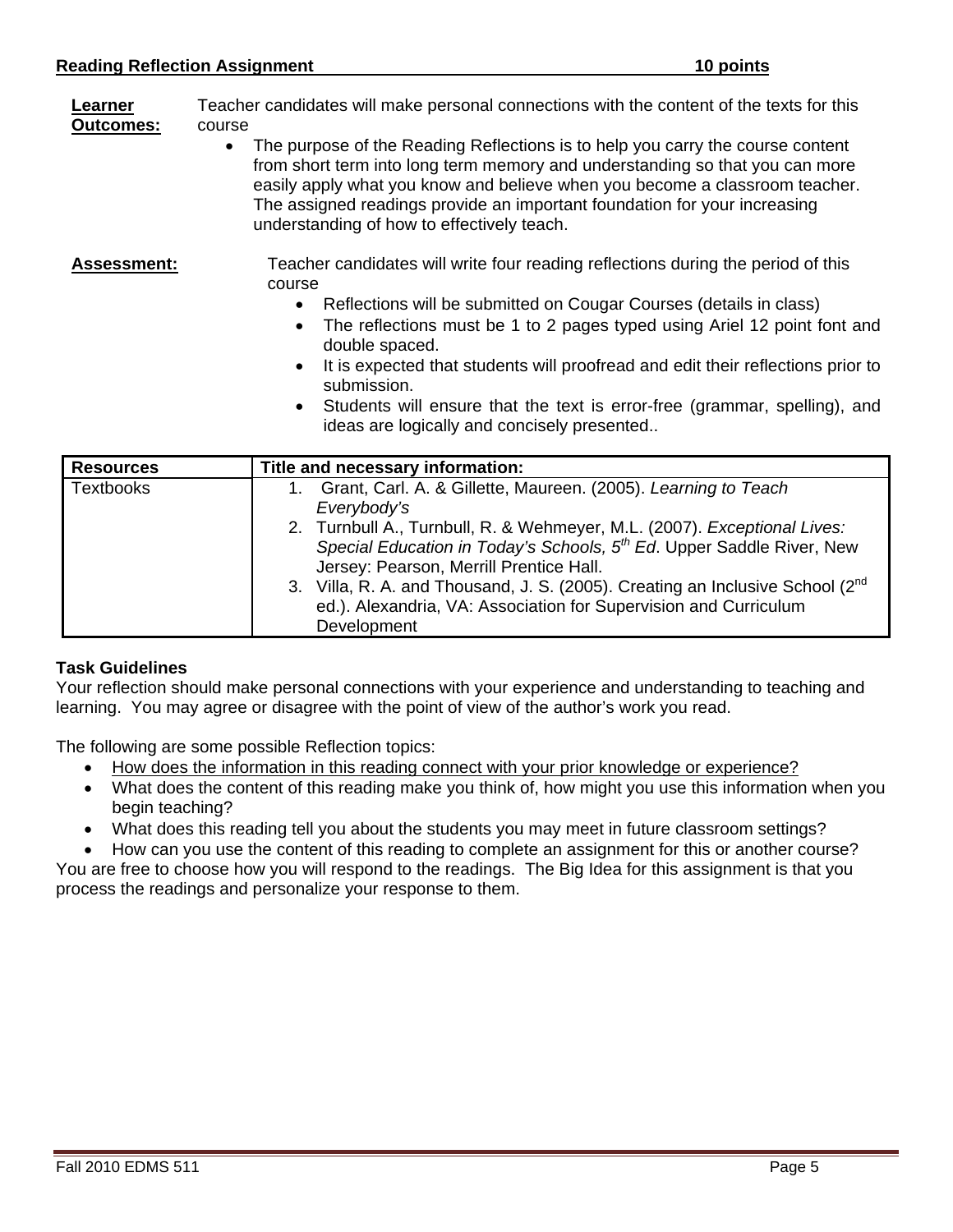# **Rubric for Reading Reflections 10 points**

| <b>Elements</b>              | <b>Beginning to Meet</b><br><b>Expectations</b><br>1 points | Approaching<br><b>Expectations</b><br>2 points                                                                         | <b>Meets Expectations</b><br>2.5points                                                                                                                                                                                                        | <b>Total</b><br><b>Points</b> |
|------------------------------|-------------------------------------------------------------|------------------------------------------------------------------------------------------------------------------------|-----------------------------------------------------------------------------------------------------------------------------------------------------------------------------------------------------------------------------------------------|-------------------------------|
| <b>Reflective</b><br>Writing | Reflection restates key<br>points of the reading.           | The reflection connects<br>the reading to teaching<br>and learning topics and<br>to possible future<br>teaching needs. | The reflection makes<br>personal connections<br>with the Teacher<br>Candidate's teaching<br>and learning<br>experiences The<br>Candidate makes<br>connections with his/her<br>beliefs and expectations<br>for future teaching<br>experiences. |                               |

# **Assignment #6 - Observation – Child in the Classroom 25 points**

**Learner Outcomes:** Teacher candidates will write a 3 page paper including:

- apply their knowledge of professional observation skills, including identification of major characteristics of the learning and social behaviors of typical and atypical students
- differentiate between professional and unprofessional observation skills
- record what they observe by identifying the students educational needs
- write up their observation notes with recommendations for curriculum and instructional implications

# skills and curriculum and instructional strategies **Assessment:** Teacher candidates will apply their knowledge of professional observation

- 1) to observe a student (not in a SDC or RSP pull out program)
- 2) take objective notes on the student's behavior, and
- 3) write up a report summarizing the observation and make educational recommendations for the student.

| <b>Resources</b> | Title and necessary information:                                              |  |  |  |
|------------------|-------------------------------------------------------------------------------|--|--|--|
| <b>Textbooks</b> | Grant, Carl. A. & Gillette, Maureen. (2005). Learning to Teach Everybody's    |  |  |  |
|                  | Children: Equity, Empowerment and Education that is Multicultural. Thomson &  |  |  |  |
|                  | Wadsworth.                                                                    |  |  |  |
|                  | Chapter 3,4, 5                                                                |  |  |  |
|                  | Turnbull A., Turnbull, R. & Wehmeyer, M.L. (2007). Exceptional Lives: Special |  |  |  |
|                  | Education in Today's Schools, $5th$ Ed. Upper Saddle River, New Jersey:       |  |  |  |
|                  | Pearson, Merrill Prentice Hall.                                               |  |  |  |
|                  | pp. 252-253, 321 & 417                                                        |  |  |  |
| Internet         | Tomlinson, Carol Ann. (1999). The Differentiated Classroom: Responding to the |  |  |  |
| Resources        | needs of all learners. Alexandria, VA: Association for Supervision and        |  |  |  |
|                  | Curriculum Development. ISBN # 0-87120-342-1 (Available free through          |  |  |  |
|                  | CSUSM ebooks library.)                                                        |  |  |  |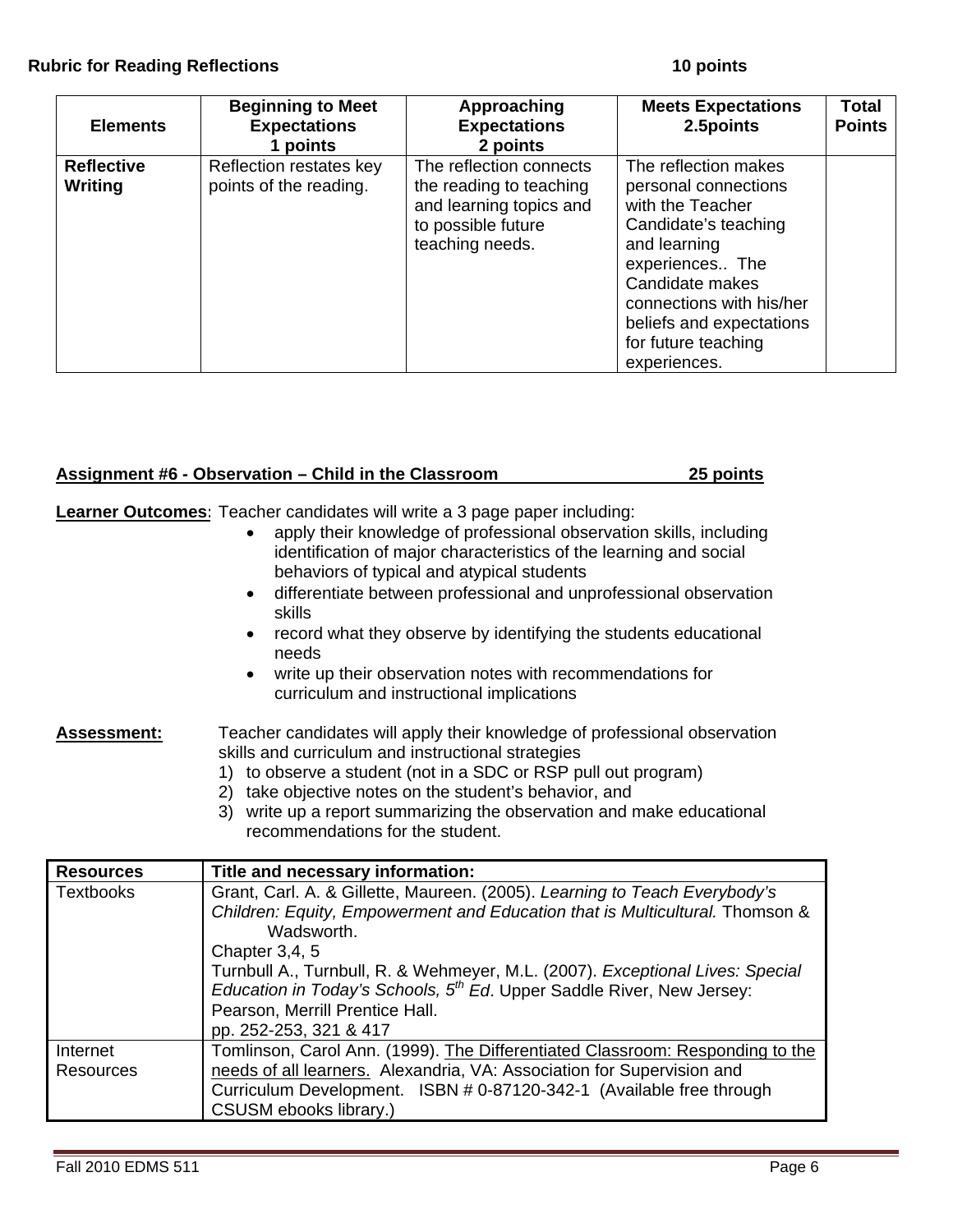# **Task Guidelines**

1. Identify a student to observe.

Chose a child that represents a non regular education student: English Learner, student that is an accelerated learner, student that has a special education label under IDEA or ADA, or has participated in a SST)

Make sure the teacher understands that you are not helping in the classroom during this observation.

- 2. Observe the student for 60 minutes (must include learning activities)
- 3. It is NOT REQUIRED to see the student's records. These are confidential and you may not have access. If you are able to read the child's record include that in your background report.
- 4. Remember to keep all information about your student confidential. Use pseudonyms (false names) for the child, the child's teacher and the school.
- 5. Write Student Data: Part I of Report.

(This part of the report is only a documentation of what you see and hear. DO NOT include any opinions.)

6. Write Observation Summary & Recommendations: Part II of Report

(This is the only place you can share your opinions.)

The following information is to serve as a guideline to write your observation. DO NOT simply answer the questions. This must be written in paragraph form.

# **Part 1: Student Data**

# **Background Information**

- Student's Pseudonym
- Chronological Age of Student
- Student's Grade
- Pre-school and K-12 school history if available
- Health issues (allergies, diagnosed ADHD, glasses…)
- Family information: does the child live with and who else is part of the student's family (divorced parents, raised by grandmother, siblings, foster family…)
- Special service student receives (IEP, SST, ESL, referred for testing)
- Attendance and tardiness concerns

# **Placement**

- What program is a student receiving service from?
- Where is student receiving those services?
- What portion of the day is the student in general education?
- What portion is student in other placements?
- How have the student's unique needs and services impacted their success/progress in school?
- Describe the setting in which you observed the student in detail
	- o What does the room look like?
	- o Where is the student in the room?
	- o Who are the educators in the room?
	- o What proximity do the educators have with the student?
	- o What students are near the student you are observing?

## o **Performance (Student learning)**

- Describe the student's body language
- Describe the student's facial expressions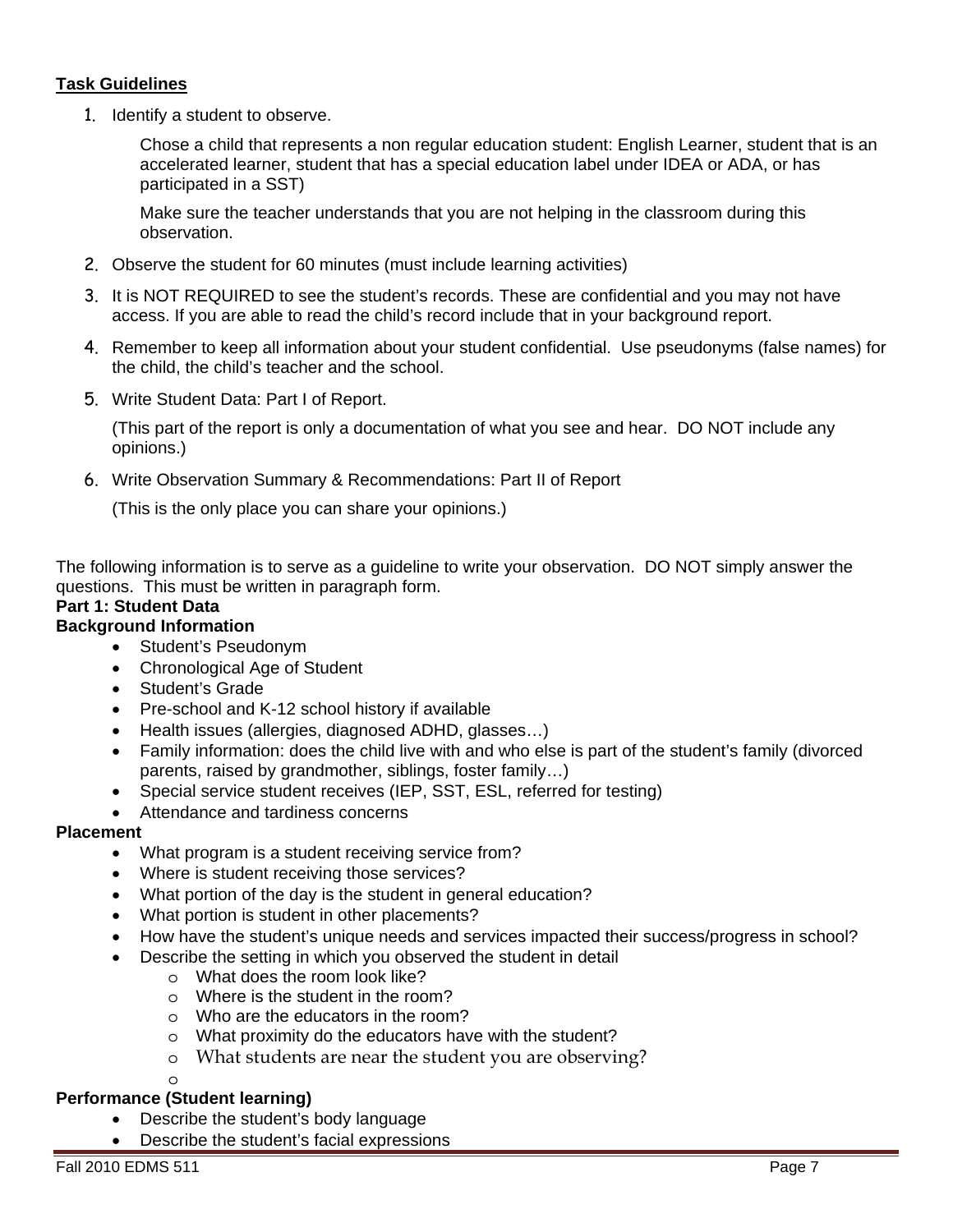- Describe the student's actions/activities as they participate in class
- Describe the student's verbal and nonverbal interactions with peers and adults
- What does the student do to show their learning?
- What type of checking for understanding for the students learning is evident
- Describe verbal and nonverbal interactions adults have with student (how does the teacher interact with the student)
- Describe verbal and nonverbal interactions peers have with student

# **Part II: Observation summary and recommendations**

# **Summary**

- Describe the students areas of strength
- Describe the students areas of need
- Use data from observation to support your assessment

# **Recommendations**

- How could the content of the lesson be adapted to meet the student's needs?
- How could the teacher engage the student in the lesson?
- What other strategies could the teacher have used to meet the needs of this student?
- What adaptations for checking for understanding or assessment could have been used?
- What are your recommendations for behavior management (seating arrangement, contract, management strategies…) to help this student succeed?
- What does the student need to succeed?

## **Rubric for Observation: Child in the Classroom 25 Points**

| <b>Elements</b>                          | <b>Beginning to Meet</b><br><b>Expectations</b><br>1-2 points                      | <b>Approaching</b><br><b>Expectations</b><br>3-4 points                                                   | <b>Meets Expectations</b><br>5 points                                             | <b>Points</b> |
|------------------------------------------|------------------------------------------------------------------------------------|-----------------------------------------------------------------------------------------------------------|-----------------------------------------------------------------------------------|---------------|
| <b>Background</b><br><b>Information</b>  | Minimum information<br>to the children<br>observed                                 | Some details about the<br>children observed                                                               | Complete information<br>to demonstrate<br>understanding of the<br>child           |               |
| <b>Placement</b>                         | Identifies programs<br>the student is placed<br>in.                                | Information about the<br>students placement is<br>vague                                                   | Clearly defines the<br>students day and the<br>programs they<br>participate in    |               |
| <b>Performance</b><br>(student learning) | Vague understanding<br>of the students<br>learning that is taking<br>place         | Some understanding of<br>the students learning<br>and interactions in the<br>classroom                    | Details explain the<br>learning by the student<br>with peers and teacher          |               |
| <b>Summary</b>                           | No evidence to show<br>understanding of the<br>child's strength and<br>challenges. | Assessment of the<br>strengths and<br>challenges is not based<br>on evidence                              | Supporting evidence to<br>show the strengths and<br>challenges of the<br>student. |               |
| <b>Recommendations</b>                   | Recommendations to<br>improve student<br>understanding are<br>not clear.           | There are a few<br>recommendations to<br>show the child could<br>have used some<br>additional assistance. | Recommendations<br>clearly define the<br>understanding of the<br>child's needs.   |               |
| <b>Total Points</b>                      |                                                                                    |                                                                                                           |                                                                                   |               |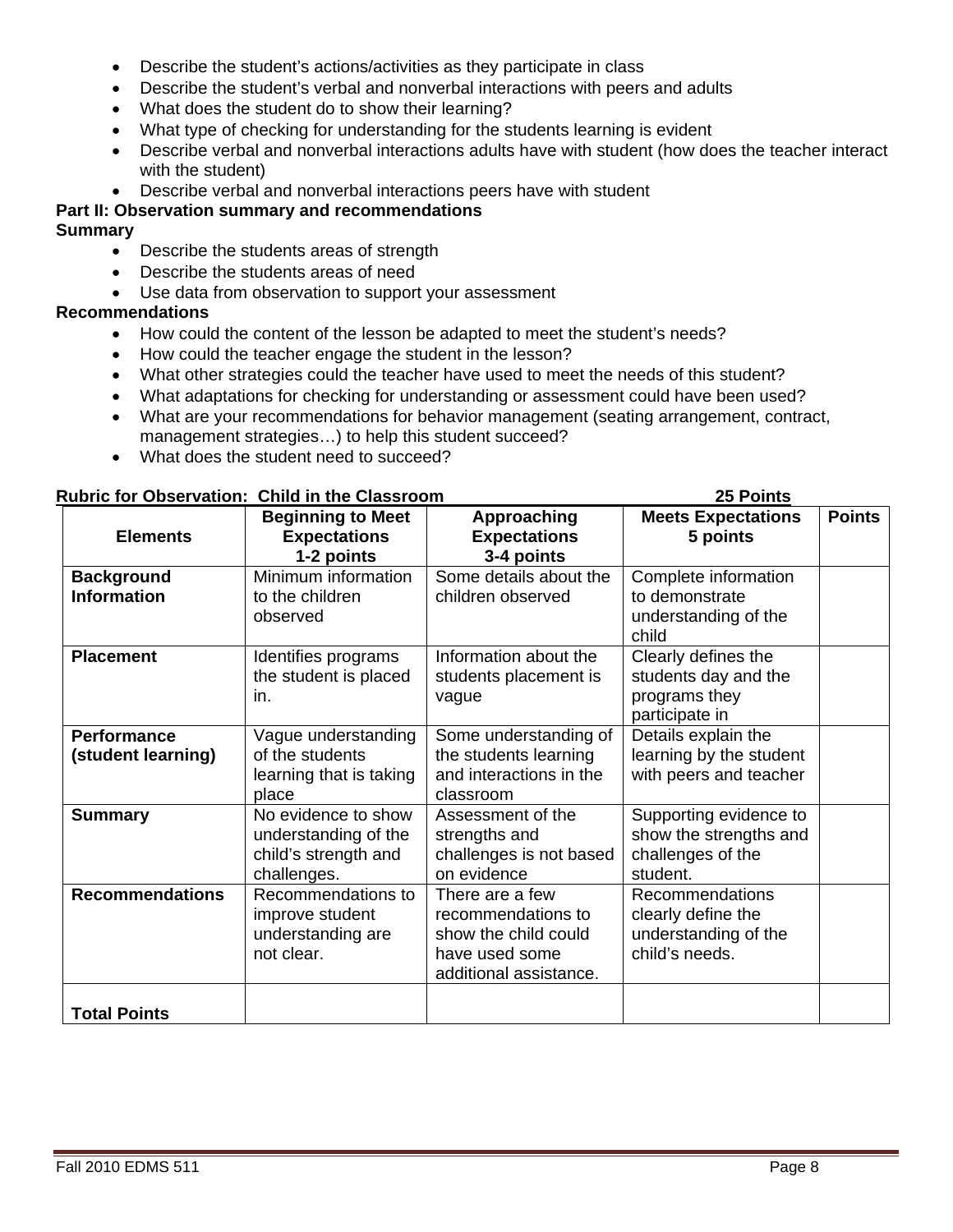**Learner Objectives:** Teacher candidates will be able to design a positive learning environemnt plan for students with diverse needs.

- 
- **Assessment:**  In groups of two or three: Teacher candidates will write a **3-4 page** group paper on a positive learning environment plan that addresses all students' needs for a specific grade level.

- Teacher candidates will identify a minimum of three beliefs about teaching and learning and show how their beliefs are implemented in the PLE plan including levels of consequences and rewards.
- **activities.**  Each candidate will write a two page reflection sheet regarding how they see themselves implementing the PLE plan in relationship to the **pre planning**
- Each group will be responsible for one hard copy of the group paper and each members reflection as the final product of this assignment to be turned in on the due date in class..

| <b>Resources</b> | Title and necessary information:                                                                                                                                                                                                                                                                            |  |  |
|------------------|-------------------------------------------------------------------------------------------------------------------------------------------------------------------------------------------------------------------------------------------------------------------------------------------------------------|--|--|
| <b>Textbooks</b> | Grant, Carl. A. & Gillette, Maureen. (2005). Learning to Teach Everybody's<br>Children: Equity, Empowerment and Education that is Multicultural. Thomson &<br>Wadsworth. Chapter 3<br>Villa, Richard, & Thousand, Jacquelyn. (1995). Creating and inclusive school.<br>Alexandria, VA: ASCD. Chapters 3 & 5 |  |  |
| Internet Site(s) | Visit a website that provides classroom management information.                                                                                                                                                                                                                                             |  |  |

# **Prerequisite skills:**

- Teacher candidates are able to identify and discuss their beliefs about teaching and learning as related to student behavior.
- Teacher candidates are able to identify strategies to meet the needs of
	- o Students learning English
	- o Student that are accelerated learners
	- o Students that need special education support under IDEA and/or ADA

# **Task Guidelines**

1. As a group complete the 3 following **pre planning activities** to prepare your group for writing your discipline plan and to write your reflection:

- Read 3 or more discipline theories/classroom management models from texts or websites.
- One hour and a half of observation of a classroom of the grade level your group has selected. Focus on the teachers strategies for classroom management and creating a positive learning environment
- Interview the teacher you observe about their educational beliefs and how they implement those beliefs in their classroom management plans in connection with your observation
- 2. For the group 3-4 page paper:
	- Special Education and, General Education students.) • Identify one grade level and describe "sample" students with behavior and learning needs (EL, GATE,
	- *Develop a PLE plan that has consequence and rewards that are suitable for that grade level the group selected and the student needs.*
	- Identify a minimum of three core beliefs you have about teaching and learning and how those impact your PLE plan.
	- Discuss 2-3 management strategies you will use to assist your students in following your PLE plan.

3. The individual two page reflection will allow the individual teacher candidate to make personal connections between the research and readings, the group PLE plan and their own personal beliefs.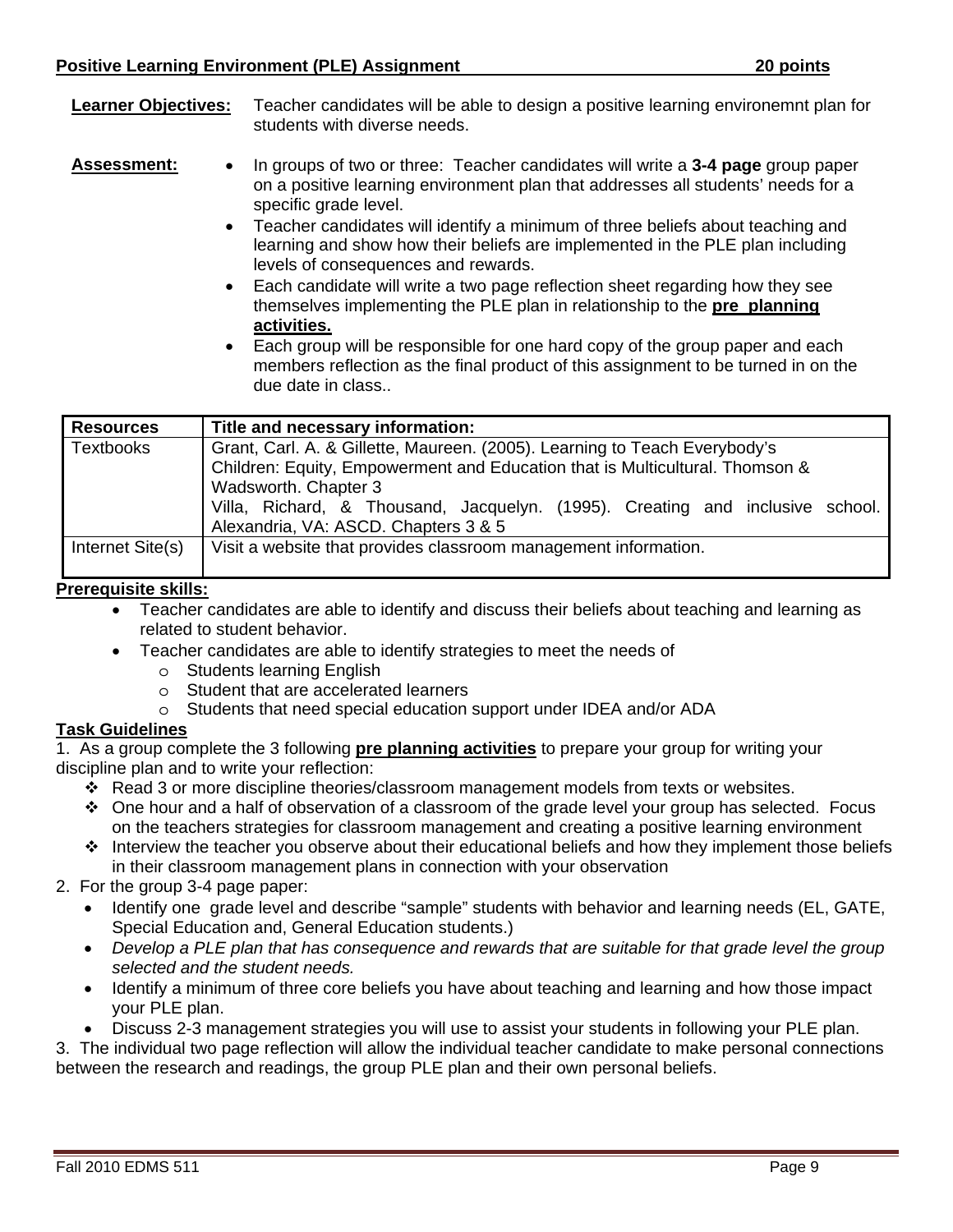| <b>Elements</b>                                                                                               | <b>Beginning to Meet</b><br><b>Expectations</b><br>1-2 points                             | Approaching<br><b>Expectations</b><br>3 points                                                   | <b>Meets Expectations</b><br>4 points                                                                      | <b>Total</b><br><b>Points</b> |
|---------------------------------------------------------------------------------------------------------------|-------------------------------------------------------------------------------------------|--------------------------------------------------------------------------------------------------|------------------------------------------------------------------------------------------------------------|-------------------------------|
| <b>Prerequisite</b><br>tasks for<br>reflection                                                                | Evidence of completing<br>one                                                             | Evidence of completing<br>two with some evidence<br>of connection with plan.                     | Evidence of completing<br>three with connections<br>to classroom<br>management.                            |                               |
| <b>Identification of</b><br>student<br>grade/population                                                       | Vague definition of<br>students and their<br>needs.                                       | Students identified<br>without clear<br>characteristics                                          | All students identified<br>with clear knowledge of<br>student behavior and<br>needs                        |                               |
| <b>Educational</b><br><b>Beliefs</b>                                                                          | Identify 1beliefs.                                                                        | Identify 3-4 beliefs with<br>vague understanding of<br>how they are impacted<br>by the PLE plan. | Identify 3-4 educational<br>beliefs, describe how<br>they will be implemented<br>in your PLE plan          |                               |
| Define your<br>management<br>plan                                                                             | Define plan without<br>reasoning                                                          | Define your plan with<br>some thought and<br>explanation                                         | Define your plan with<br>sound reasoning that is<br>defensible for that grade<br>level.                    |                               |
| <b>Strategies to</b><br>assist the<br>students in the<br>implementation<br>of the plan<br><b>Total Points</b> | There is little connection<br>between your strategies<br>and your educational<br>beliefs. | Some of your strategies<br>are linked to your<br>educational beliefs.                            | Each strategy is clearly<br>linked to your<br>educational beliefs<br>based on the needs of<br>the student. |                               |
|                                                                                                               |                                                                                           |                                                                                                  |                                                                                                            |                               |

# **Lesson Design Assignment 25 points**

Learner Obj: Teacher candidates will be able to design a lesson that differentiates content, process and product to maximize learning for students with diverse needs. This lesson plan will focus on reading comprehension. This will prepare the candidate for the TPA final assessment.

have 5 points deducted from their grade. Assessment: In pairs, teacher candidates will write a lesson design/plan that differentiates content, process, and product for students learning English, students that are accelerated learners, and students with special needs. **Students who do not participate in the group preparation during class time will** 

**Preparation:** Before beginning assignment teacher candidates read the following resources and demonstrate the ability to complete the prerequisite skills.

| <b>Resources</b> | Title and necessary information:                                                                                                                                                                             |  |  |
|------------------|--------------------------------------------------------------------------------------------------------------------------------------------------------------------------------------------------------------|--|--|
| <b>Textbooks</b> | Grant, Carl. A. & Gillette, Maureen. (2005). Learning to Teach Everybody's<br>Children: Equity, Empowerment and Education that is Multicultural. Thomson &<br>Wadsworth. (Chapt.5)                           |  |  |
|                  | Turnbull A., Turnbull, R. & Wehmeyer, M.L. (2007). Exceptional Lives: Special<br>Education in Today's Schools, 5 <sup>th</sup> Ed. Upper Saddle River, New Jersey: Pearson,<br><b>Merrill Prentice Hall.</b> |  |  |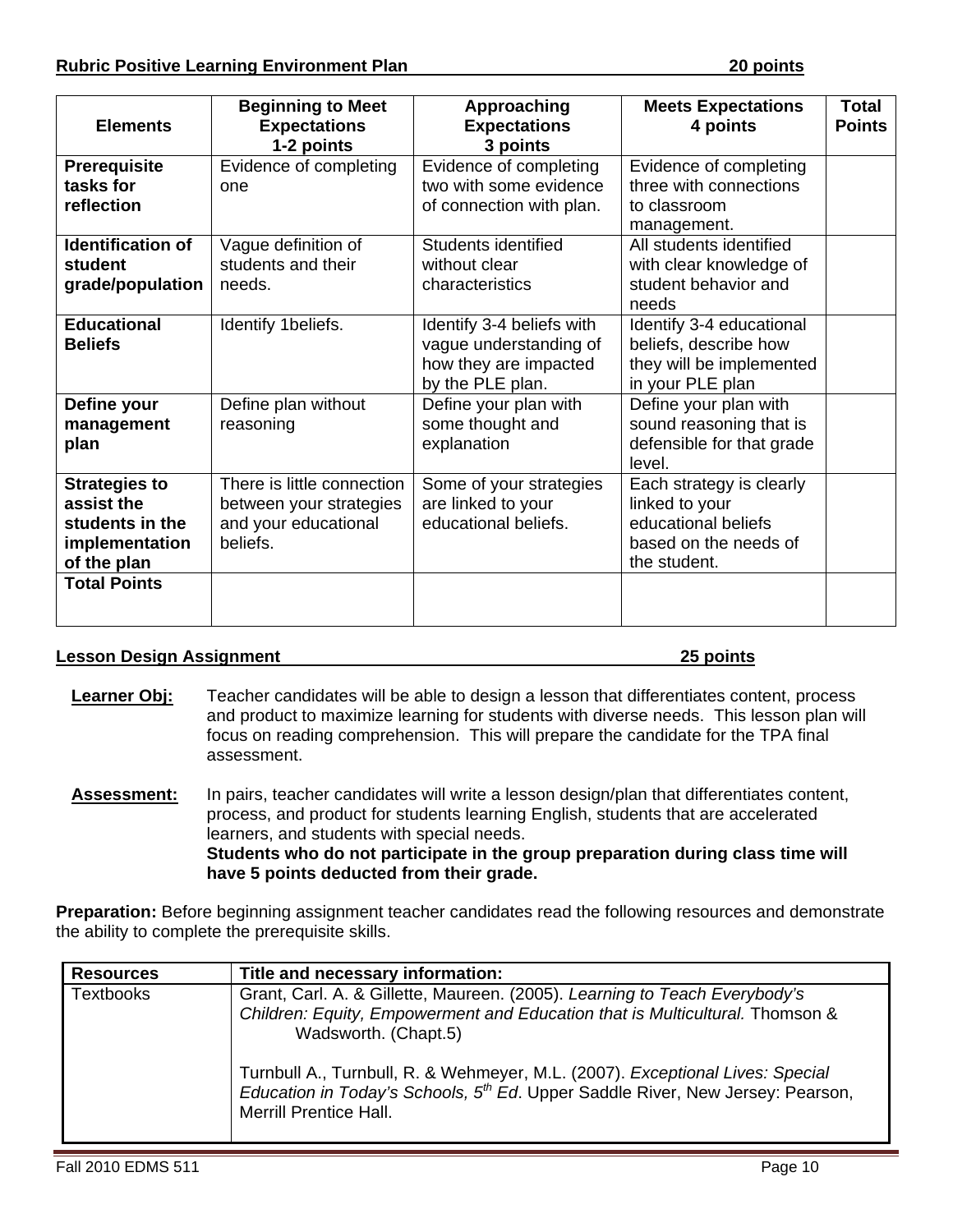|                                           | Villa, R. A. and Thousand, J. S. (2005). Creating an Inclusive School $(2^{nd}$ ed.).<br>Alexandria, VA: Association for Supervision and Curriculum Development.<br>(Chapters $6 & 7$ )     |
|-------------------------------------------|---------------------------------------------------------------------------------------------------------------------------------------------------------------------------------------------|
| <b>Other Optional</b><br><b>Resources</b> | McCarney, Stephen (2006) Pre-referral Intervention Manual, Hawthorn Educational<br>Services, Inc.                                                                                           |
|                                           | Pierangelo, Roger, & Giuliani, George A. (2001). What Every Teacher Should Know<br>about Students with Special Needs: Promoting Success in the classroom.<br>Champaign, IL: Research press. |

# **Prerequisite skills:**

\* Teacher candidates are able to write a lesson design using lesson format that is provided.

\* Teacher candidates are able to differentiate curriculum and instruction based on content, process, and product

\* Teacher candidates are able to use information about students' readiness range (skills, reading, thinking & information),

learning profiles, interests, talents, and culture to differentiate curriculum and instruction (Tomlinson, 1999).

\* Teacher candidates are able to identify strategies to meet the needs of:

- o Students learning English (including differentiation for Beginning, Intermediate, and Advanced levels)
- $\circ$  Student that are accelerated learners as referred to by Piergangelo & Giuliani (2001)
- o Students that need special education support under IDEA &/or ADA as referred to by Choate (2000), Grant & Gillette (2005), Piergangelo & Giuliani (2001), Turnbull, Turnbull & Wehmeyer (2007). and Villa & Thousand (1995)

# **Task Guidelines**

- 1. Design a lesson using lesson design format.
- 2. Describe what you know about the learners and their context in detail. When describing students that are learning English and their levels of language acquisition, students that are accelerated learners, and students that need special education supports under IDEA &/or ADA include, readiness range (skills, reading, thinking & information), learning profiles, interests, talents, and culture for all students.
- 3. Design a differentiated lesson plan. Consider the lesson you are revising, what content, process and products does the lesson incorporate? How could you revise the lesson to differentiate the content, process, or product for your students learning English, for your accelerated learners and your students with special needs? Address their individual needs based on their readiness (skills, reading, thinking & information), learning profile, interests, talents, and culture.
- 4. Plan Implementation. All students need to feel comfortable and supported to maximize learning. What will you do to create an environment so the whole community values differentiation?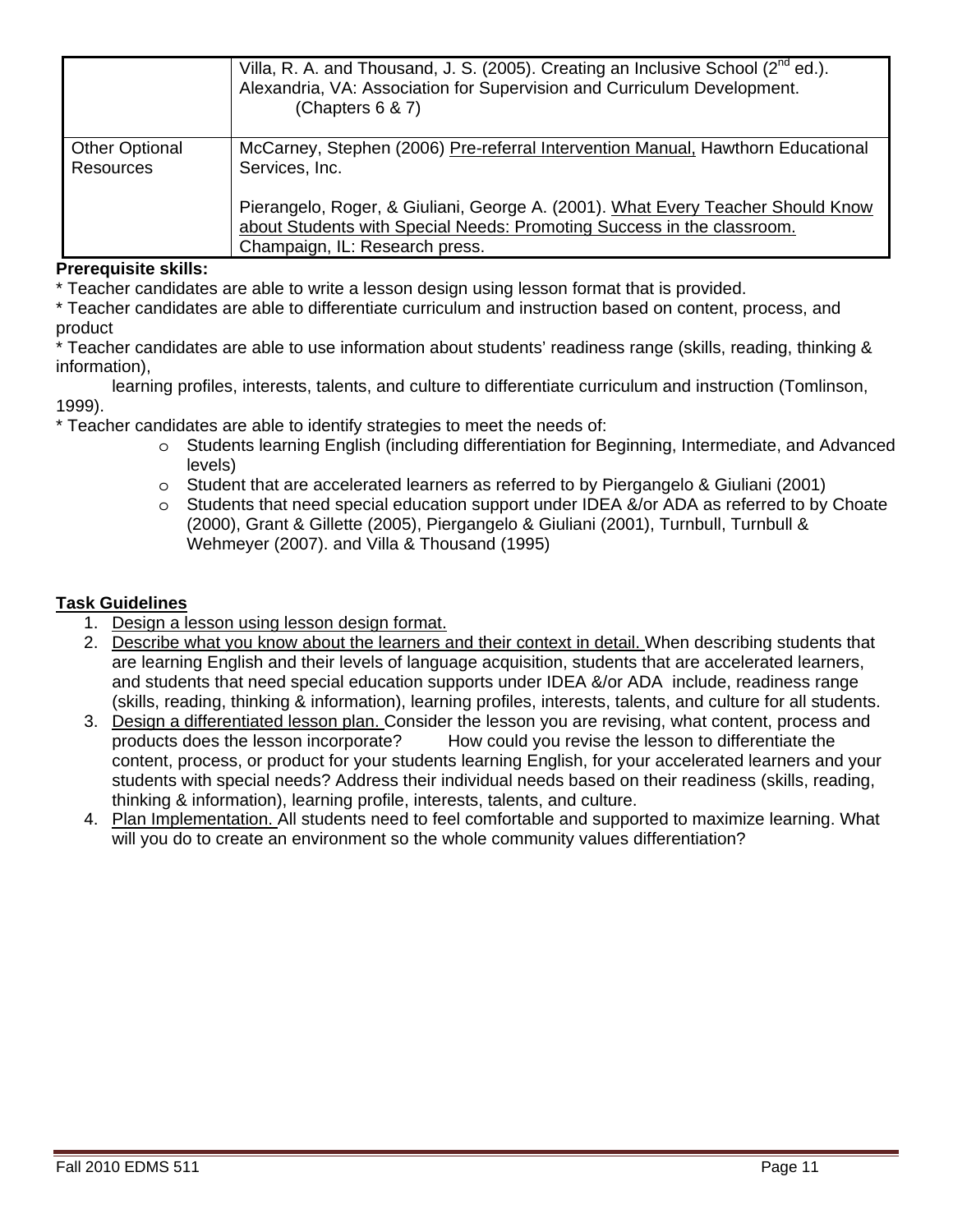# **LESSON DESIGN Developmentally appropriate pedagogy**

# **Contextual Information**

# **Elements of the learning experience**

Grade

 *Social Studies: specific area within the content standards, Science: life, physical etc.* Content Area *Example: Language Arts, Math, Social Studies, Science* Subject Matter *Example: LA: reading, writing, etc., Math: number sense, algebraic functions, etc.*  Time period for the learning experience *Example: two 30 minute sessions LA*  Learning Goals/learning objectives for the learning experience:

State adopted content standards *Example: write all content standards directly from the state frameworks* 

 Learning goals based on the content standards for students: *Example: learning goals that directly relate to the content standards.* 

# **Class description**

*Example: type of class (self contained, subject specific) time of year, general background of students learning in relationship to new learning (challenges and prior learning)*

 *Example: English Learner: Beginning, intermediate, and advanced (use the ELD standards to determine the needs of each of these students.* 

*Example: Special education: one student with learning disabilities and one with another special education identified disability* 

*Example: GATE student: identify the students needs* 

*Example: Regular education: remaining students* 

# **Developmental needs of the students at this age**

*Example: give examples based on the different learning needs for K-3 and 4-6 Example: developmental age appropriate skills and needs of the students Example: engaging activities (hands on, etc)*

# **Assessment Plan**

*Example: Goals assessed based on the content standards and learning goals Example: Type of assessment: Prior knowledge (pre assessment), Formative (progress monitoring), Summative (final product)* 

*Example: Feedback strategies: how students will be informed of specific successes and challenges and future activities to fill the individual students gaps.*

*Example: Reflection of the assessment: Strengths and weaknesses in relationship to the learning goal. Describe your alternative assessment based on the potential gaps in the students learning.*

# **Materials**

*Example: Review teacher's manuals, pacing guides, and appropriate supplemental materials to determine the materials you will need to present this lesson. Materials should include lists of supplies that will be needed to present this lesson.* 

# **Instructional strategies**

1. Address the subject matter learning goals and developmental needs of the students described. (be sure to reference pages 3-6)

*Example: Instructional strategies are what the teacher does during the instruction Example: Student activities are what the students do during the lesson and independent practice*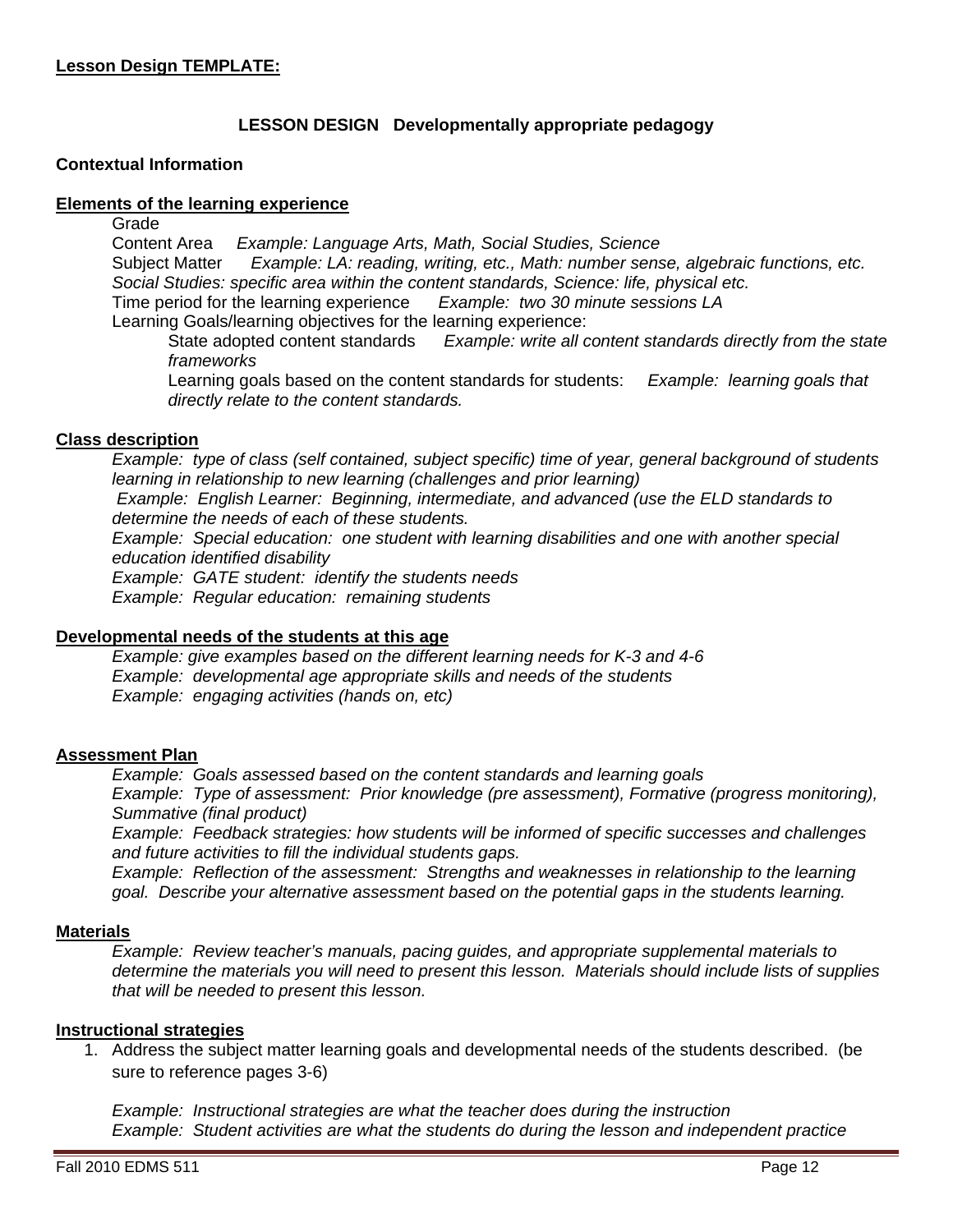| <b>INSTRUCTIONAL STRATEGIES</b>                                                                                                                                                                                                                                  | <b>STUDENT ACTIVITIES</b>                                                                                                                                                                                          |
|------------------------------------------------------------------------------------------------------------------------------------------------------------------------------------------------------------------------------------------------------------------|--------------------------------------------------------------------------------------------------------------------------------------------------------------------------------------------------------------------|
| Example: Put one instructional strategy in each box<br>with an explanation and amount of time you are<br>anticipating. Expand the number of boxes to match<br>each strategy.                                                                                     | Example: Put one student activity to match the<br>instructional strategy in each box with an explanation<br>and amount of time you are anticipating. Expand the<br>number of boxes to match each student activity. |
| ANTICIPATORY SET: How will you focus/motivate<br>students?                                                                                                                                                                                                       | <b>ANTICIPATORY SET</b>                                                                                                                                                                                            |
| TEACH TO THE OBJECTIVE: How will you teach to<br>the objective? How will you actively involve all<br>students?<br>Note: For a skill or task, describe and model the<br>skill/task<br>For a concept, provide examples and non-examples.                           | <b>TEACH TO THE OBJECTIVE</b>                                                                                                                                                                                      |
| GUIDED PRACTICE: How will you structure<br>opportunities for the students to practice in class<br>teacher monitoring (e.g., alone, with a partner, in<br>cooperative groups). How will you "check for students'<br>understanding throughout the lesson?          | <b>GUIDED PRACTICE:</b>                                                                                                                                                                                            |
| INDEPENDENT PRACTICE: How will you structure<br>opportunities for the students to practice outside of<br>class following the lesson? How will you ensure that<br>the independent practice is at the appropriate level of<br>difficulty for the various students? | <b>INDEPENDENT PRACTICE:</b>                                                                                                                                                                                       |

2. Explain why the instructional strategies, student activities and resources are appropriate for this lesson.

*Example: Why are the instructional strategies and student activities appropriate for this class based on content and student development?*

*Example: How do they address the development need of these students?*

*Example: How do they help the students make progress toward achieving the state adopted academic content standards for student in this content area?*

*Example: Understand connections between lesson content and the outside world.* 

# Differentiated instruction based on the learning goals and instructional strategies<br>English Learner

| <b>TASKS</b>               | <b>Beginning EL</b> | <b>Intermediate EL</b> | <b>Advanced EL</b> |
|----------------------------|---------------------|------------------------|--------------------|
| Identify 2 specific        |                     |                        |                    |
| learning needs based       |                     |                        |                    |
| on the student             |                     |                        |                    |
| description.               |                     |                        |                    |
| Identify one instructional |                     |                        |                    |
| strategy or student        |                     |                        |                    |
| activity that could        |                     |                        |                    |
| challenge the student.     |                     |                        |                    |
| Explain why the strategy   |                     |                        |                    |
| or activity you chose      |                     |                        |                    |
| could challenge the        |                     |                        |                    |
| student based on the       |                     |                        |                    |
| learning needs of the      |                     |                        |                    |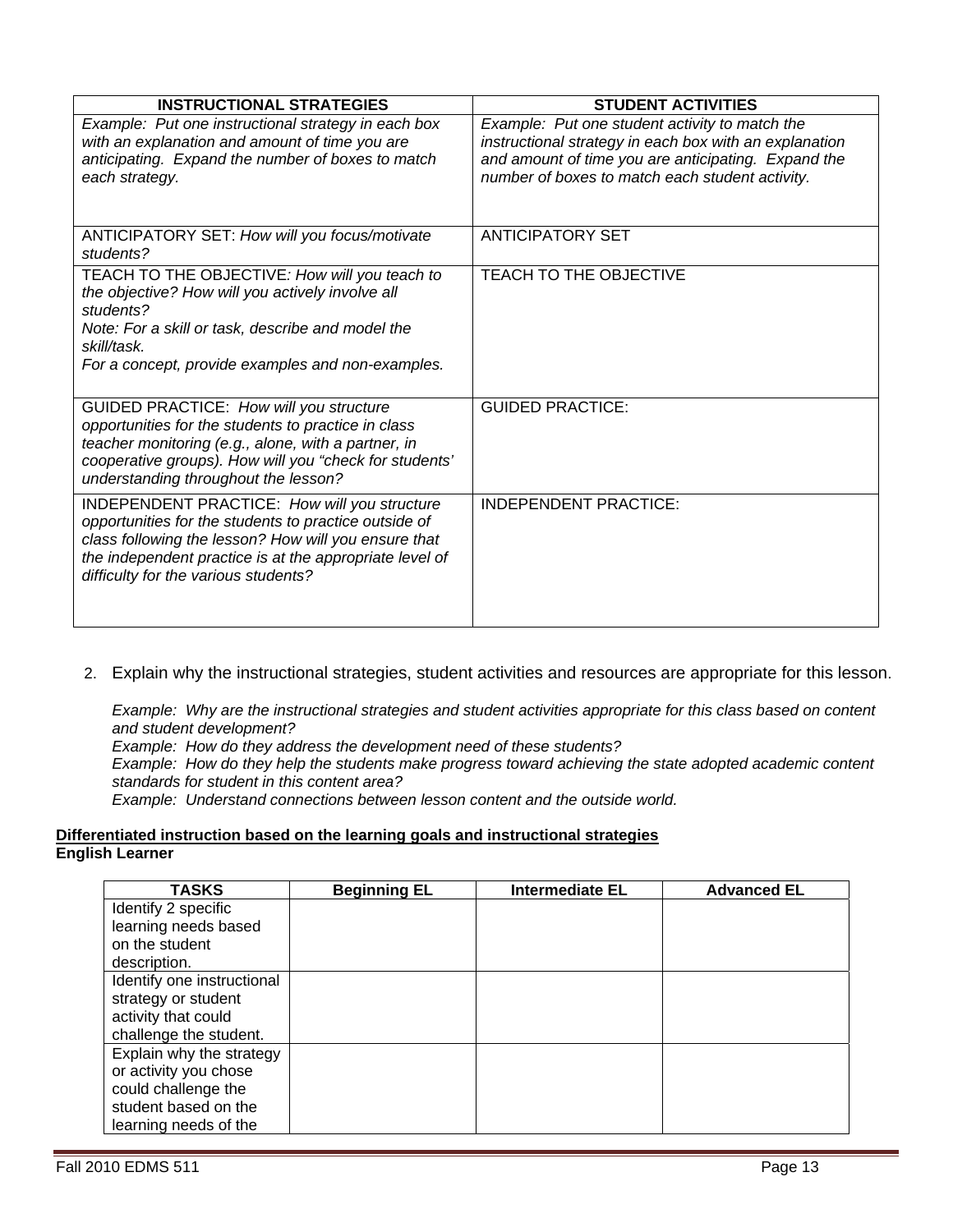| student                   |  |  |
|---------------------------|--|--|
| Describe how you would    |  |  |
| adapt the strategy or     |  |  |
| activity to meet the      |  |  |
| learning needs of the     |  |  |
| student considering       |  |  |
| subject matter            |  |  |
| pedagogy in your          |  |  |
| description.              |  |  |
| Explain how your          |  |  |
| adaptation would be       |  |  |
| effective for the student |  |  |
| in making progress        |  |  |
| towards the goals of      |  |  |
| your lesson.              |  |  |
| Explain how your          |  |  |
| adaptation would be       |  |  |
| effective for the student |  |  |
| in making progress        |  |  |
| toward English            |  |  |
| language development.     |  |  |
| What progress             |  |  |
| monitoring assessment     |  |  |
| would you choose to       |  |  |
| obtain evidence of the    |  |  |
| student's progress        |  |  |
| towards a learning        |  |  |
| goal?                     |  |  |
| Give rationale for your   |  |  |
| choice of assessment.     |  |  |
| Use your knowledge of     |  |  |
| academic content in this  |  |  |
| lesson and this           |  |  |
| student's learning needs  |  |  |
| in your rationale.        |  |  |

# **Special Education**

| TASKS                                                                        | <b>LEARNING DISABILITY</b> | <b>GROUP SELECTED</b><br><b>DISABILITY</b> |
|------------------------------------------------------------------------------|----------------------------|--------------------------------------------|
| Identify 1 instructional strategy or<br>student activity from the plans that |                            |                                            |
| could be challenging for the                                                 |                            |                                            |
| student considering the description                                          |                            |                                            |
| of student                                                                   |                            |                                            |
| Explain why this strategy or activity                                        |                            |                                            |
| could be challenging for the                                                 |                            |                                            |
| student based on your description                                            |                            |                                            |
| Describe how you would adapt the<br>strategy or activity to meet the         |                            |                                            |
| needs of the student                                                         |                            |                                            |
| Explain how your adaption would                                              |                            |                                            |
| be effective for the student making                                          |                            |                                            |
| progress toward achieving the                                                |                            |                                            |
| learning goal                                                                |                            |                                            |
| Identify one additional instructional                                        |                            |                                            |
| strategy or student activity that                                            |                            |                                            |
| could be challenging for the<br>student considering their learning           |                            |                                            |
| needs                                                                        |                            |                                            |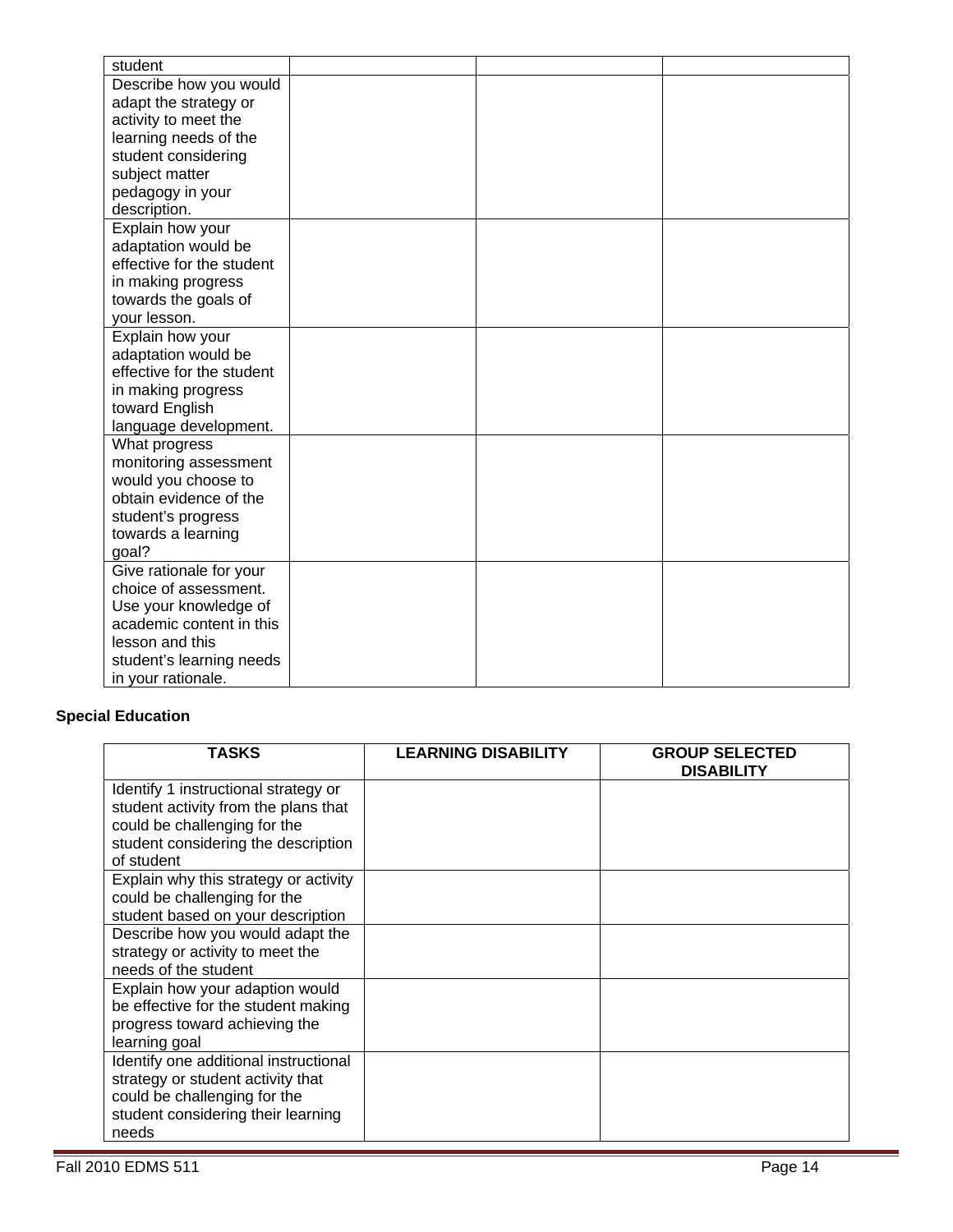| Explain why the strategy or activity   |  |
|----------------------------------------|--|
| you chose could be challenging for     |  |
| the student based on specific          |  |
| aspects of the student description     |  |
| Describe how you would adapt the       |  |
| strategy or activity you identified to |  |
| meet the needs of the student          |  |
| What progress monitoring               |  |
| assessment would you choose to         |  |
| obtain evidence of the student's       |  |
| progress towards a learning goal?      |  |
| Give rationale for your choice of      |  |
| assessment. Use your knowledge         |  |
| of academic content in this lesson     |  |
| and this student's learning needs      |  |
| in your rationale.                     |  |

# **GATE**

| <b>TASKS</b>                                                               | <b>Describe GATE students needs:</b> |
|----------------------------------------------------------------------------|--------------------------------------|
| Identify 1 instructional strategy or                                       |                                      |
| student activity from the plans                                            |                                      |
| that will be challenging for the                                           |                                      |
| student considering the                                                    |                                      |
| description of your student                                                |                                      |
| Explain why this strategy or                                               |                                      |
| activity will be beyond the                                                |                                      |
| students current ability and will                                          |                                      |
| challenge the student based on                                             |                                      |
| your description.                                                          |                                      |
|                                                                            |                                      |
| Describe how you would adapt                                               |                                      |
| the strategy or activity to meet                                           |                                      |
| the needs of the student                                                   |                                      |
| Explain how your adaption would                                            |                                      |
| be effective for helping the                                               |                                      |
| student make progress going                                                |                                      |
| beyond the learning goal                                                   |                                      |
| Identify one additional                                                    |                                      |
| instructional strategy or student<br>activity that will be challenging for |                                      |
| the student considering their                                              |                                      |
| learning needs                                                             |                                      |
| Explain why the strategy or                                                |                                      |
| activity you chose will be                                                 |                                      |
| challenging for the student based                                          |                                      |
| on specific aspects of the student                                         |                                      |
| description                                                                |                                      |
| Describe how you would adapt                                               |                                      |
| the strategy or activity you                                               |                                      |
| identified to meet the needs of                                            |                                      |
| the student                                                                |                                      |
| Explain how your adaptation                                                |                                      |
| would be effective for helping the                                         |                                      |
| student make progress toward                                               |                                      |
| going beyond achieving the                                                 |                                      |
| learning goal                                                              |                                      |
| What progress monitoring                                                   |                                      |
| assessment would you choose to                                             |                                      |
| obtain evidence of the student's                                           |                                      |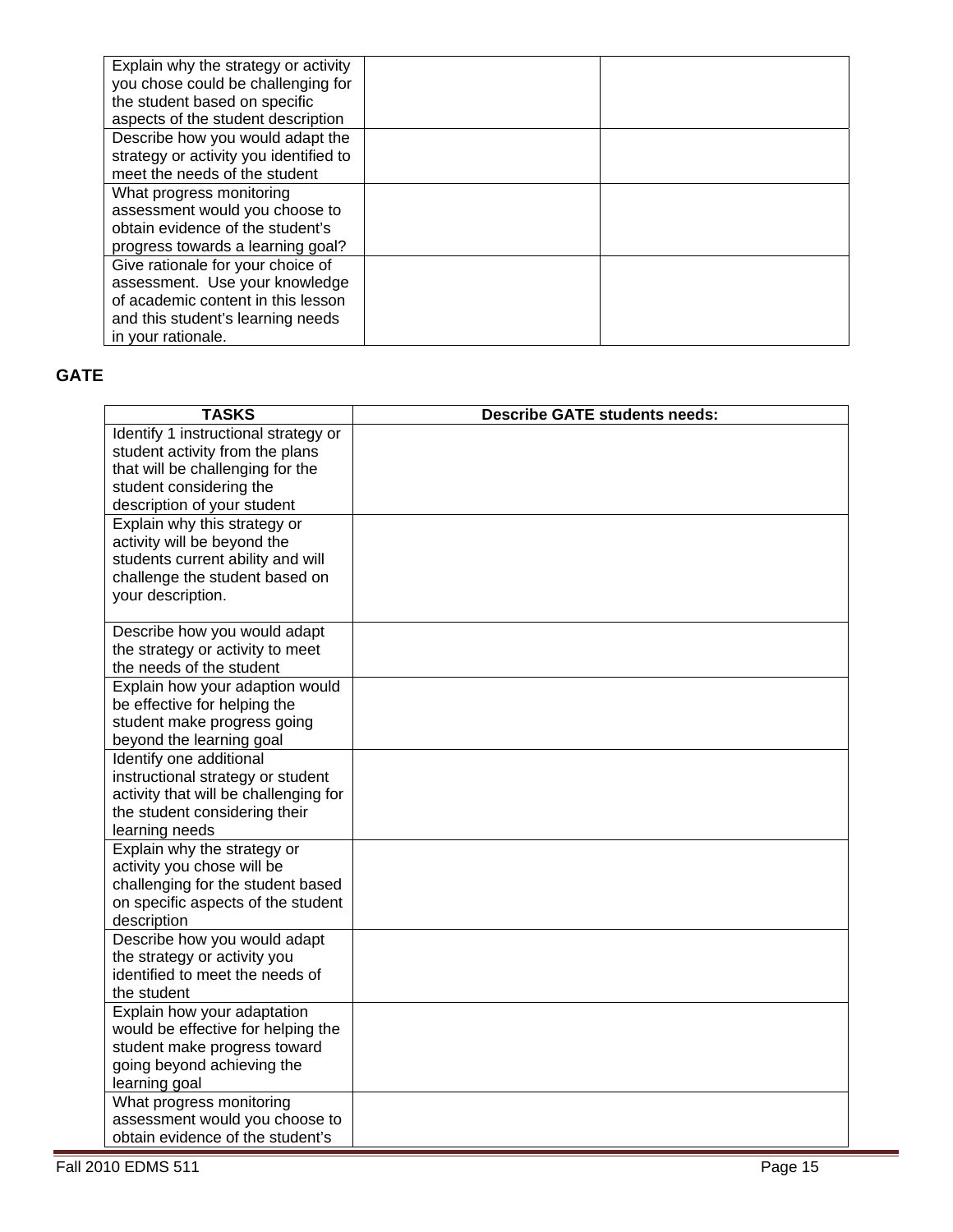| progress towards the learning<br>goal?                                                                                                                               |  |
|----------------------------------------------------------------------------------------------------------------------------------------------------------------------|--|
| Give rationale for your choice of<br>assessment. Use your<br>knowledge of academic content<br>in this lesson and this student's<br>learning needs in your rationale. |  |

# **LESSON DESIGN RUBRIC 25 points**

| <b>ELEMENT</b>                | LEVEL 1= 1 point                            | LEVEL $2 = 2-3$ points                              | LEVEL $3 = 4$ points                             | LEVEL $4 = 5$ points                              |
|-------------------------------|---------------------------------------------|-----------------------------------------------------|--------------------------------------------------|---------------------------------------------------|
| The lesson                    | <b>Utilizes</b>                             | Utilizes limited                                    | Utilizes appropriate                             | Utilizes appropriate,                             |
| addresses                     | inappropriate and                           | materials and                                       | materials and accurately                         | detailed and clear materials                      |
| the content                   | irrelevant materials                        | ambiguously addresses                               | addresses content                                | and accurately addresses                          |
| standards                     | and inaccurately or<br>fails to address the | the content standards.<br>Materials provide partial | standards. Materials<br>provide relevance to the | content standards.<br>Materials reinforce         |
|                               | content standards.                          | relevance to the lesson                             | lesson and content                               | relevance to the lesson and                       |
|                               | Evidence is                                 | and content standards                               | standards. Evidence is                           | consistently connect to the                       |
|                               | unconnected across                          | are inconsistent.                                   | connected across the                             | content standards.                                |
|                               | the response                                | Evidence is weakly                                  | response.                                        | Evidence is purposefully                          |
|                               |                                             | connected and                                       |                                                  | connected and reinforced                          |
|                               |                                             | inconsistent across the                             |                                                  | across the responses.                             |
|                               |                                             | response.                                           |                                                  |                                                   |
| <b>Student</b>                | Lesson plan is                              | Lesson plan is partially                            | Lesson plan is                                   | Lesson plan is clear,                             |
| activities are<br>appropriate | inappropriate or<br>irrelevant to the       | appropriate to the<br>students' grade level.        | appropriate and relevant<br>to the grade level.  | appropriate relevant and<br>engaging to the grade |
| to the grade                  | students' grade                             | Activities show limited                             | Activities show clear                            | level. Activities show clear                      |
| level                         | level. Activities are                       | connections to the                                  | connections to the                               | and consistent connections                        |
|                               | missing connections                         | learning goals.                                     | learning goals.                                  | to the learning goal.                             |
|                               | to the learning                             |                                                     |                                                  |                                                   |
|                               | goals.                                      |                                                     |                                                  |                                                   |
| Assessment                    | Assessment is not                           | Assessment is partially                             | Assessment is clearly                            | Assessment is directly                            |
| of learning                   | related or                                  | related and                                         | related to the learning                          | related and appropriate to                        |
| goals                         | appropriate to the<br>learning goals. The   | ambiguously addresses<br>the learning goal.         | goal. Assessments<br>clearly address pre,        | the learning goal.<br>Assessment address pre      |
|                               | examples are                                | Some examples are                                   | formative, and                                   | assessment, formative, and                        |
|                               | irrelevant to the                           | minimally related to the                            | summative. They are                              | summative learning                                |
|                               | content standards.                          | content standards.                                  | appropriate for the grade                        | objectives and are                                |
|                               |                                             |                                                     | level and special needs                          | purposely connected and                           |
|                               |                                             |                                                     | students. They are                               | reinforced. Examples                              |
|                               |                                             |                                                     | placed appropriately in                          | given during assessments                          |
|                               |                                             |                                                     | the lesson.                                      | relate to content standards.                      |
|                               |                                             |                                                     |                                                  | Assessment goals are                              |
|                               |                                             |                                                     |                                                  | clear, consistent, and<br>convincing.             |
| Instructional                 | Instructional                               | Instructional strategies                            | Instructional strategies                         | Instructional strategies                          |
| strategies                    | strategies are                              | are limited and                                     | clearly connect to the                           | clearly connect to the                            |
| and student                   | irrelevant and                              | inconsistent and                                    | student activities and the                       | student activities and the                        |
| activities                    | student activities are                      | vaguely connected to                                | learning goal. Student                           | learning goal. Student                            |
| meet                          | unconnected and                             | the student activities                              | activities are revenant                          | activities are purposely and                      |
| learning                      | inappropriate to the                        | and are somewhat age                                | and derived from the                             | clearly derived from the                          |
| goals                         | instructional                               | appropriate.                                        | instructional strategies                         | instructional strategies and                      |
|                               | strategies and are                          |                                                     | and are age appropriate.                         | are age appropriate.                              |
|                               | not grade level                             |                                                     |                                                  |                                                   |
|                               | appropriate.                                |                                                     |                                                  |                                                   |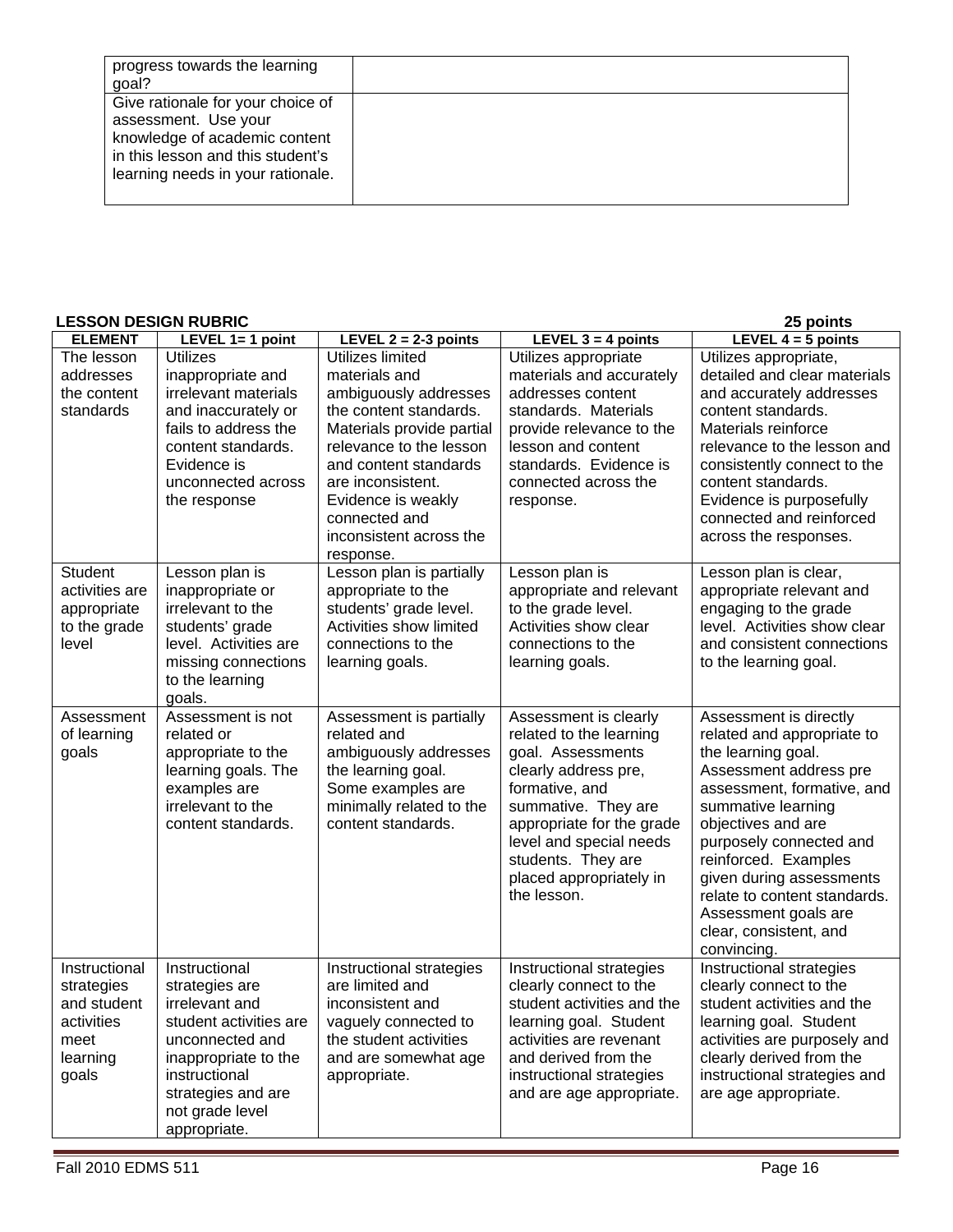| <b>Differentiation</b><br>of students<br>learning<br>needs | Differentiation is<br>irrelevant to the<br>description of students<br>and has little or no<br>relation to the content<br>standards and learning<br>goals. Assessments<br>are inappropriate to<br>students learning | Differentiation is<br>inconsistent to the<br>description of students<br>and has minimal relation<br>to the content standards<br>and learning goals.<br>Assessments are partially<br>appropriate to students<br>learning needs. | Differentiation is relevant to<br>the description of the<br>students and relates to the<br>content standards and<br>learning goals.<br>Assessments are<br>appropriate to students<br>learning needs. | Differentiation is relevant and<br>consistent to the description of<br>students and directly relates to<br>the content standards and<br>learning goals. Assessments<br>are appropriate for all students<br>learning needs with<br>modifications for students with<br>special needs. |
|------------------------------------------------------------|--------------------------------------------------------------------------------------------------------------------------------------------------------------------------------------------------------------------|--------------------------------------------------------------------------------------------------------------------------------------------------------------------------------------------------------------------------------|------------------------------------------------------------------------------------------------------------------------------------------------------------------------------------------------------|-------------------------------------------------------------------------------------------------------------------------------------------------------------------------------------------------------------------------------------------------------------------------------------|
| <b>TOTAL</b>                                               | needs.                                                                                                                                                                                                             |                                                                                                                                                                                                                                |                                                                                                                                                                                                      |                                                                                                                                                                                                                                                                                     |
|                                                            |                                                                                                                                                                                                                    |                                                                                                                                                                                                                                |                                                                                                                                                                                                      |                                                                                                                                                                                                                                                                                     |
|                                                            |                                                                                                                                                                                                                    |                                                                                                                                                                                                                                |                                                                                                                                                                                                      |                                                                                                                                                                                                                                                                                     |
|                                                            |                                                                                                                                                                                                                    |                                                                                                                                                                                                                                |                                                                                                                                                                                                      |                                                                                                                                                                                                                                                                                     |
|                                                            |                                                                                                                                                                                                                    |                                                                                                                                                                                                                                |                                                                                                                                                                                                      |                                                                                                                                                                                                                                                                                     |
|                                                            |                                                                                                                                                                                                                    |                                                                                                                                                                                                                                |                                                                                                                                                                                                      |                                                                                                                                                                                                                                                                                     |
|                                                            |                                                                                                                                                                                                                    |                                                                                                                                                                                                                                |                                                                                                                                                                                                      |                                                                                                                                                                                                                                                                                     |
|                                                            |                                                                                                                                                                                                                    |                                                                                                                                                                                                                                |                                                                                                                                                                                                      |                                                                                                                                                                                                                                                                                     |
|                                                            |                                                                                                                                                                                                                    |                                                                                                                                                                                                                                |                                                                                                                                                                                                      |                                                                                                                                                                                                                                                                                     |
|                                                            |                                                                                                                                                                                                                    |                                                                                                                                                                                                                                |                                                                                                                                                                                                      |                                                                                                                                                                                                                                                                                     |
|                                                            |                                                                                                                                                                                                                    |                                                                                                                                                                                                                                |                                                                                                                                                                                                      |                                                                                                                                                                                                                                                                                     |
|                                                            |                                                                                                                                                                                                                    |                                                                                                                                                                                                                                |                                                                                                                                                                                                      |                                                                                                                                                                                                                                                                                     |
|                                                            |                                                                                                                                                                                                                    |                                                                                                                                                                                                                                |                                                                                                                                                                                                      |                                                                                                                                                                                                                                                                                     |
|                                                            |                                                                                                                                                                                                                    |                                                                                                                                                                                                                                |                                                                                                                                                                                                      |                                                                                                                                                                                                                                                                                     |
|                                                            |                                                                                                                                                                                                                    |                                                                                                                                                                                                                                |                                                                                                                                                                                                      |                                                                                                                                                                                                                                                                                     |
|                                                            |                                                                                                                                                                                                                    |                                                                                                                                                                                                                                |                                                                                                                                                                                                      |                                                                                                                                                                                                                                                                                     |
|                                                            |                                                                                                                                                                                                                    |                                                                                                                                                                                                                                |                                                                                                                                                                                                      |                                                                                                                                                                                                                                                                                     |
|                                                            |                                                                                                                                                                                                                    |                                                                                                                                                                                                                                |                                                                                                                                                                                                      |                                                                                                                                                                                                                                                                                     |
|                                                            |                                                                                                                                                                                                                    |                                                                                                                                                                                                                                |                                                                                                                                                                                                      |                                                                                                                                                                                                                                                                                     |
|                                                            |                                                                                                                                                                                                                    |                                                                                                                                                                                                                                |                                                                                                                                                                                                      |                                                                                                                                                                                                                                                                                     |
|                                                            |                                                                                                                                                                                                                    |                                                                                                                                                                                                                                |                                                                                                                                                                                                      |                                                                                                                                                                                                                                                                                     |
|                                                            |                                                                                                                                                                                                                    |                                                                                                                                                                                                                                |                                                                                                                                                                                                      |                                                                                                                                                                                                                                                                                     |
|                                                            |                                                                                                                                                                                                                    |                                                                                                                                                                                                                                |                                                                                                                                                                                                      |                                                                                                                                                                                                                                                                                     |
|                                                            |                                                                                                                                                                                                                    |                                                                                                                                                                                                                                |                                                                                                                                                                                                      |                                                                                                                                                                                                                                                                                     |
|                                                            |                                                                                                                                                                                                                    |                                                                                                                                                                                                                                |                                                                                                                                                                                                      |                                                                                                                                                                                                                                                                                     |
|                                                            |                                                                                                                                                                                                                    |                                                                                                                                                                                                                                |                                                                                                                                                                                                      |                                                                                                                                                                                                                                                                                     |
|                                                            |                                                                                                                                                                                                                    |                                                                                                                                                                                                                                |                                                                                                                                                                                                      |                                                                                                                                                                                                                                                                                     |
| Fall 2010 EDMS 511                                         |                                                                                                                                                                                                                    |                                                                                                                                                                                                                                |                                                                                                                                                                                                      | Page 17                                                                                                                                                                                                                                                                             |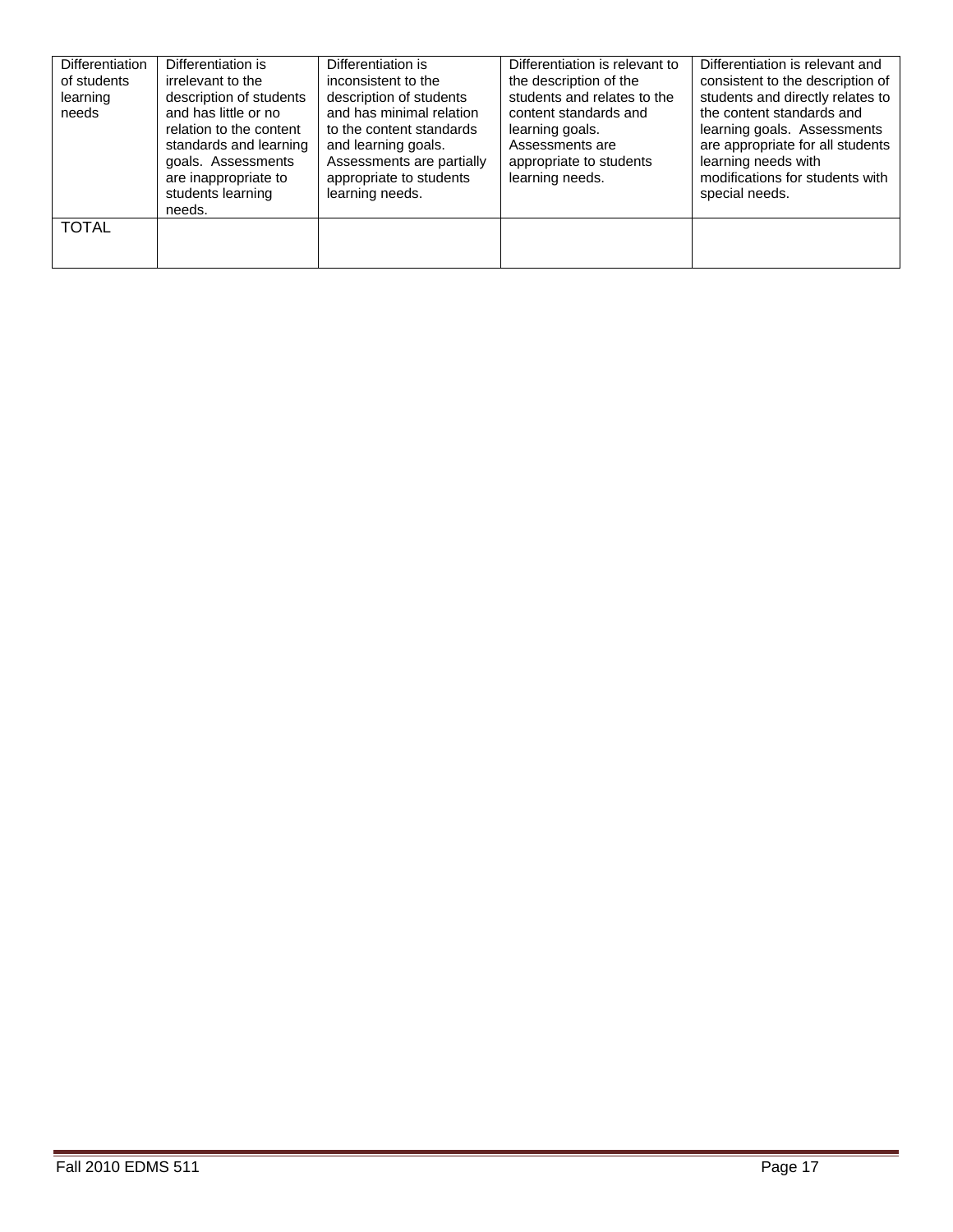- **Learner Objectives:** Knowledge and skill in conducting and participating in the Student Study Team general education pre-referral process
- **Assessment:** Teacher candidates, in groups of 4 or 5, will apply their knowledge of the SST processes completing the SST packet and participate in the simulated SST. **Students who do not participate in the group preparation or simulation will have 5 points deducted from their grade.**

| Resource(s):           | Title and necessary information:                                                        |  |  |  |
|------------------------|-----------------------------------------------------------------------------------------|--|--|--|
| <b>Textbooks</b>       | Grant, Carl. A. & Gillette, Maureen. (2005). Learning to Teach Everybody's              |  |  |  |
|                        | Children: Equity, Empowerment and Education that is Multicultural. Thomson &            |  |  |  |
|                        | Wadsworth. Chapter 5                                                                    |  |  |  |
|                        | Villa, R. A. and Thousand, J. S. (2005). Creating an Inclusive School ( $2^{nd}$ ed.).  |  |  |  |
|                        | Alexandria, VA: Association for Supervision and Curriculum Development.                 |  |  |  |
| <b>Other Resources</b> | Choate, J.S. (2000) Successful inclusive teaching: Proven ways to detect and            |  |  |  |
|                        | correct special needs (3 <sup>rd</sup> ed.) Boston: Allyn & Bacon. (ISBN 0-205-30621-7) |  |  |  |
|                        | Chapter 1 & 16                                                                          |  |  |  |
| Web site               | Visit a web site to learn more about the child you have selected                        |  |  |  |

# **TASK AND GUIDELINES**

# **Objectives**

- demonstrate knowledge of the use of the SST model
- recognize the various roles of the SST members
- examine support options for students based upon their unique individual characteristics
- understand the use of pre-referral strategies and interventions to assist the child in class
- clarify the initial procedures involved in identifying students for special education support

# **Preparation**

- Complete the Pre-referral/Triad packet with observed characteristics of the student's behavior and learning or behavioral challenges, how the child's characteristics affect school performance, and possible strategies for supporting the student.
- In groups of 4 or 5, meet with your Triad model and discuss your student. (teacher, facilitator, parent, and referring teacher)
- Complete the SST Summary Sheet with each column filled out in items that would be covered in an SST.
- Part of the packet will address the needs of the child that your group created as well as information from your text books and web sites you visited to complete your understanding of your child and areas that you need to address as a teacher. The web sites will provide information about the challenging student characteristic and strategies for supporting the student.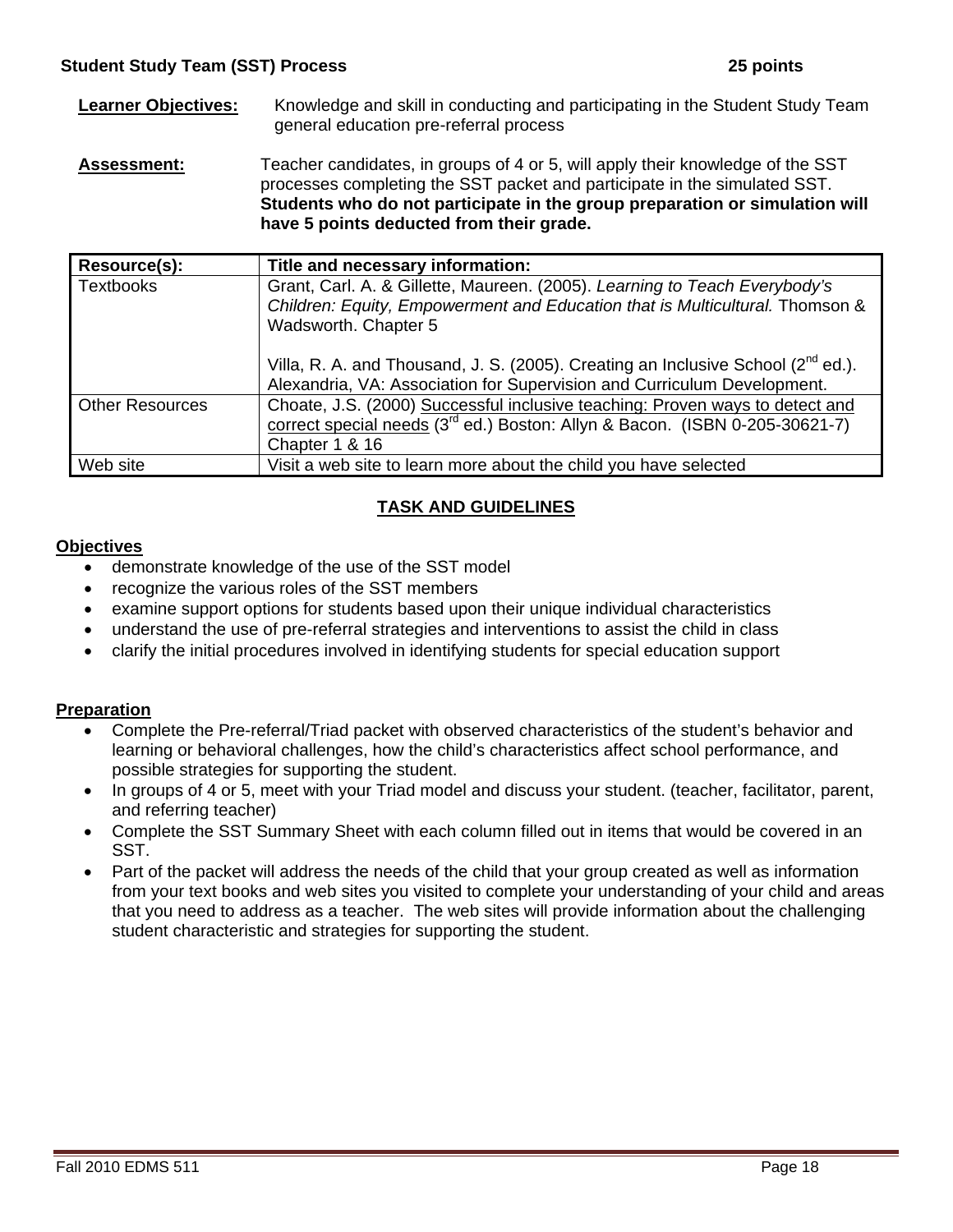| <b>Element</b>                      | <b>Developing</b>                     | <b>Meets Expectations</b>                     | <b>Exceeds Expectations</b>                             | <b>Total</b> |
|-------------------------------------|---------------------------------------|-----------------------------------------------|---------------------------------------------------------|--------------|
|                                     | 1-2 points                            | 3-4 points                                    | 5 points                                                |              |
| <b>Completion of</b>                | Packet complete.                      | Packet complete but                           | Completed packet with direct                            |              |
| the Pre-referral                    |                                       | does not show support                         | support using all the                                   |              |
| process.                            |                                       | of all the components                         | components of the SST                                   |              |
|                                     |                                       | of the SST process.                           | process.                                                |              |
| <b>Understands</b>                  | The parent                            | The student's                                 | The student's strengths,                                |              |
| child and parent                    | conference and                        | strengths, needs,                             | needs, language, and culture                            |              |
| as indicated on                     | needs of the child                    | language and culture                          | are understood and can                                  |              |
| the parent                          | are not clear.                        | are understood and are                        | incorporate the child's life                            |              |
| conference and                      |                                       | addressed in the triad                        | outside of the school into the                          |              |
| student                             |                                       | conference.                                   | triad conference. Clear                                 |              |
| interview.                          |                                       |                                               | understanding of the child                              |              |
|                                     |                                       |                                               | (web sites, text book                                   |              |
|                                     |                                       |                                               | reference)                                              |              |
| Development of                      | The strategies                        | The strategies                                | The strategies                                          |              |
| interventions is                    | are vague and                         | somewhat                                      | recommended support the                                 |              |
| found in the pre-<br>referral triad | not appropriate<br>for the student to | demonstrates an                               | student's uniqueness and<br>addresses the student's     |              |
|                                     | be successful.                        | understanding of the                          |                                                         |              |
| summary sheet.                      |                                       | students uniqueness<br>with the ability to be | strengths and needs for                                 |              |
|                                     |                                       | successful.                                   | academic, social/emotional,<br>and physical objectives. |              |
| <b>Completion of</b>                | Few areas are                         | Some of the areas are                         | All areas are addressed                                 |              |
| the SST                             | addressed based                       | addressed to assist the                       | appropriate to the students                             |              |
| summary sheet                       | on the students                       | student.                                      | needs both academically                                 |              |
| addressing the                      | needs.                                |                                               | and behaviorally.                                       |              |
| areas needed                        |                                       |                                               |                                                         |              |
| from the                            |                                       |                                               |                                                         |              |
| checklist.                          |                                       |                                               |                                                         |              |
| <b>Participation in</b>             | Does not have a                       | Uses some information                         | Understands the child and is                            |              |
| simulation                          | clear                                 | correctly about the                           | able to play the selected role                          |              |
|                                     | understanding of                      | child in playing the role                     | in their group. Gives                                   |              |
|                                     | the student and                       | as an SST member.                             | constructive suggestions and                            |              |
|                                     | does not                              |                                               | demonstrates knowledge of                               |              |
|                                     | participate                           |                                               | the SST process.                                        |              |
|                                     | appropriately.                        |                                               |                                                         |              |
| <b>Total points</b>                 |                                       |                                               |                                                         |              |
|                                     |                                       |                                               |                                                         |              |